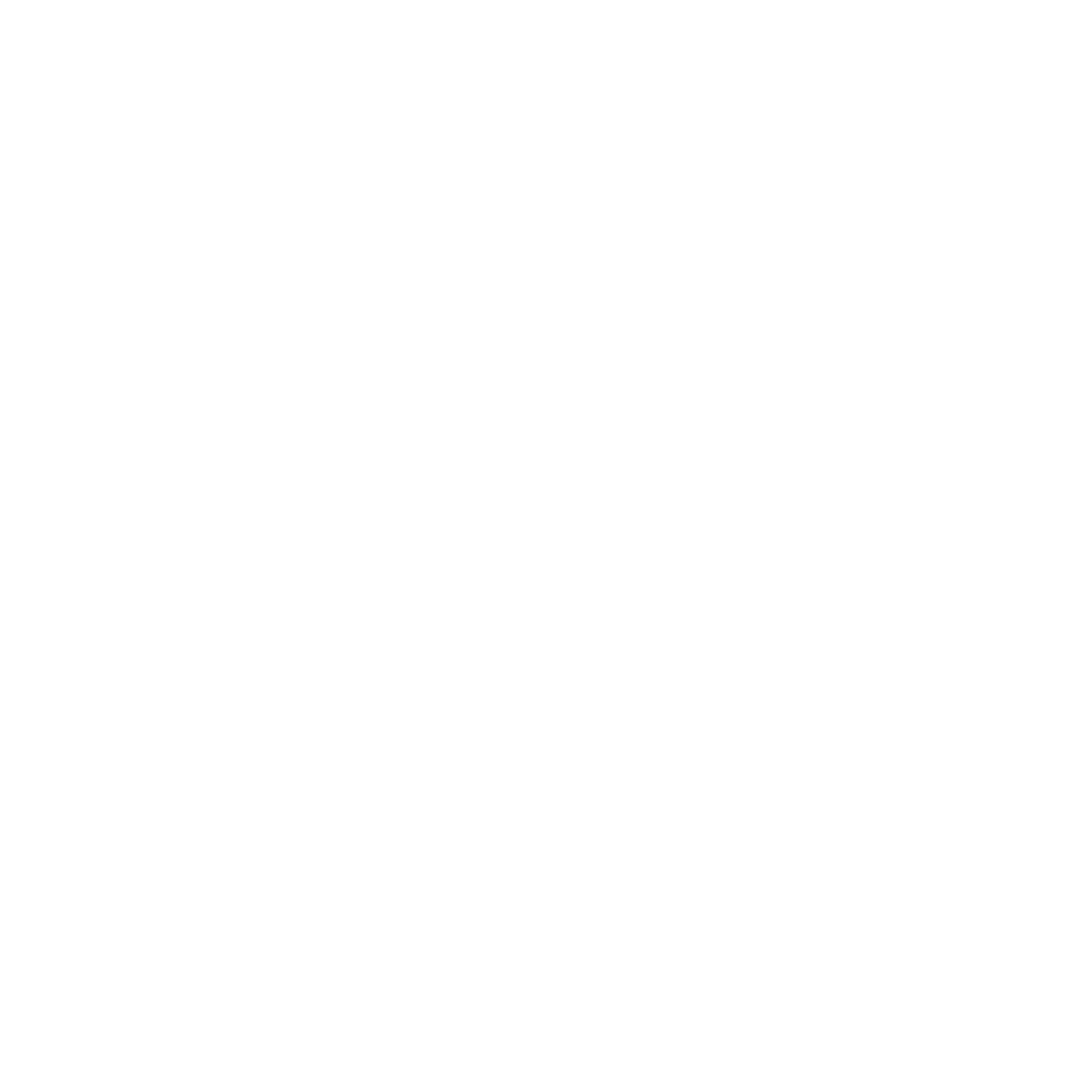

#### **DEAR CUSTOMER**

I would like to personally thank you for your Pulseroll order and it is great you are taking the time to invest in your health and wellbeing.

As a brand we are always trying to improve and give you the best possible customer experience. We spend countless hours in product development and research putting the needs of you, the customer, at the top of our priority list.

We always appreciate customer feedback and would love to read your reviews and see images using your Pulseroll across our various social media platforms.

**Paul McCabe** - Founder and CEO

### **THE NEXT GENERATION OF VIBRATION TRAINING AND RECOVERY**

**OFFICIAL SUPPLIERS**









**WWW.PULSEROLL.COM/WARRANTY**

**YOU MUST REGISTER YOUR PRODUCT WITHIN 30 DAYS TO ACTIVATE YOUR 1 YEAR WARRANTY**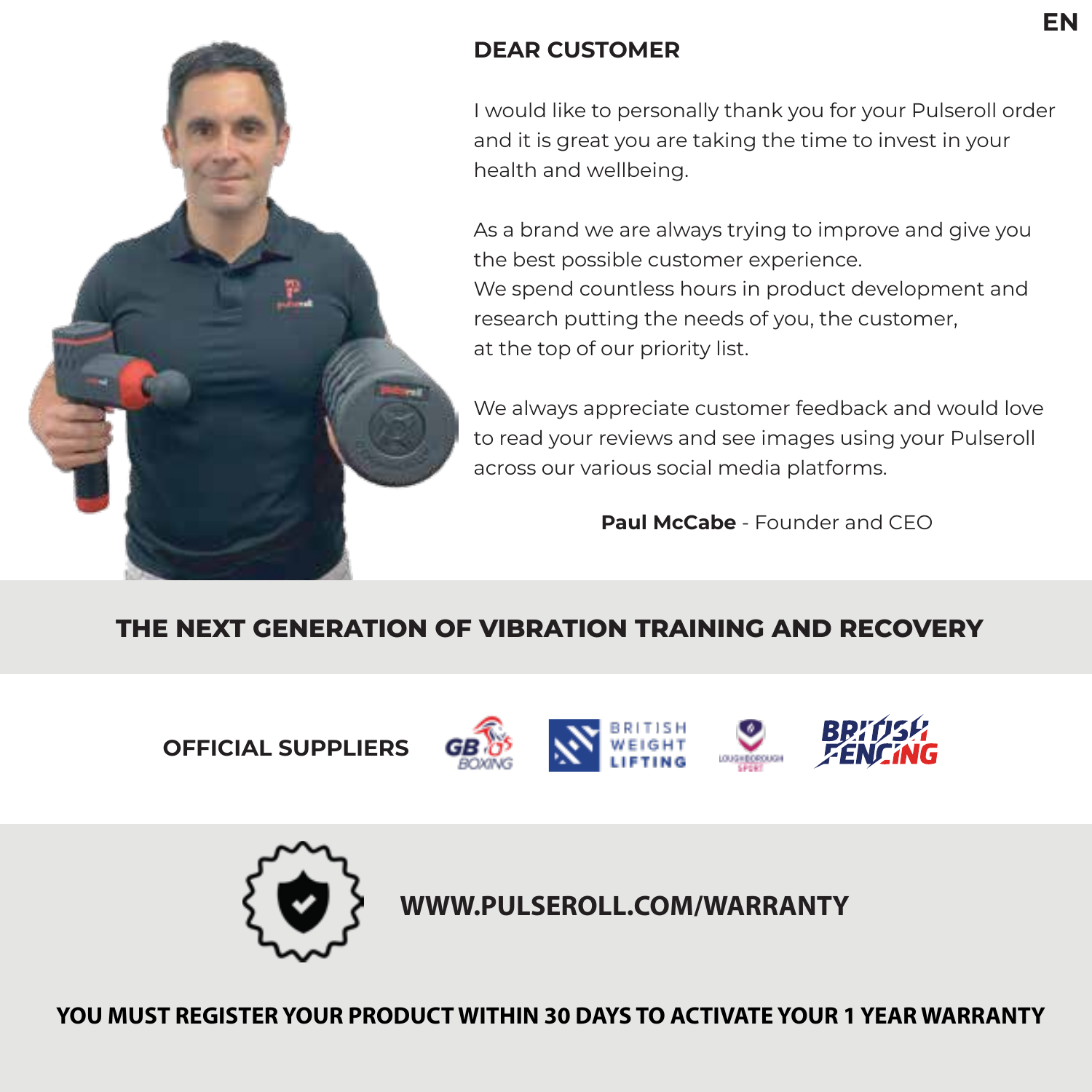#### pulseroll **BENEFITS**





The Pulseroll Vibrating Products are the Next Generation of warm-up and recovery aids for all levels of athletes and fitness enthusiasts. The combination of pressure and vibration helps to reduce muscle tightness, increase flexibility and reduce next day soreness (DOMS) after your training session.

Bringing pain relief to longstanding muscular pains to areas such as the lower back, legs, arms, feet, neck and shoulders. The vibration creates heat that forces fresh blood into the affected areas which then decreases recovery time from workouts.

Pulseroll works similar to a power plate by gently massaging your sore areas (trigger points) and providing you with the benefits and relaxing feeling that you would receive from a deep tissue sports massage. This will help compliment physio & massage sessions while being able to stay in the comfort of your own home.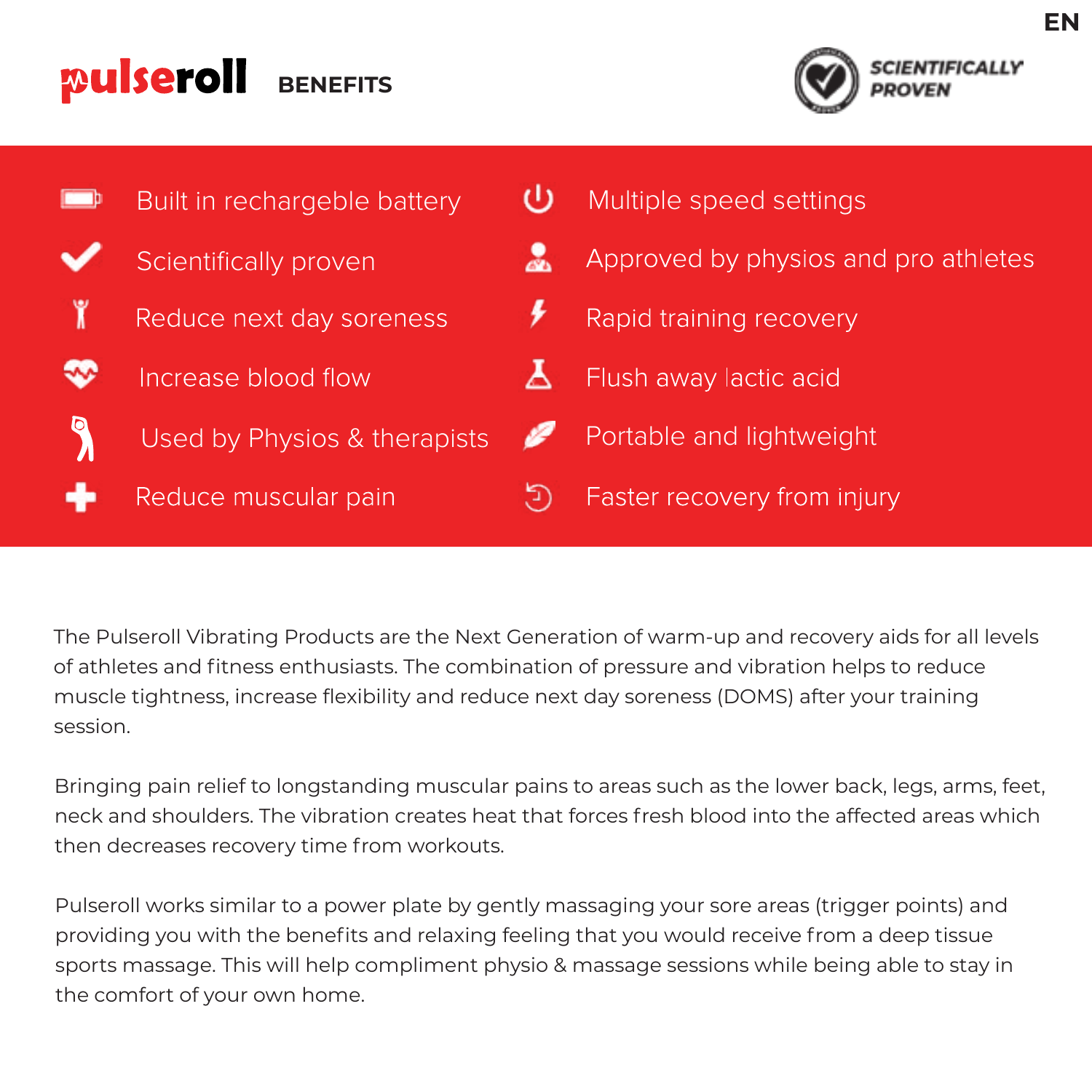#### **SAMPLE EXERCISES**

Use Pulseroll on your sore muscle areas, hold for 3-5 minutes on the most painful trigger point and then continue to roll. Repeat several times each session and on a daily basis for great long term results and benefits. The intensive Level 4 vibration will help achieve the best results.

#### **TO SEE HOW TO USE VIDEOS PLEASE VISIT OUR WEBSITE WWW.PULSEROLL.COM/HOW-TO-USE**





**HAMSTRINGS** In a seated position, place the Pulseroll under the back of the upper leg. You can either cross your other leg over or have both extended over the foam roller. Place your hands by your sides to support your weight. Slowly and deliberately move from the knee to underneath the glute finding trigger points as you go.



**LOWER BACK** Place the Pulseroll under your lower back in a seated position raising your hips off the floor. Hold your elbows on the floor and keep your weight onto your lower back.

## **ILIOTIBIAL TRACT (IT BAND)**

Lie on your side and place the Pulseroll under the side of the leg, cross your other leg in front with your knee bent and foot flat to the floor. Place as much weight onto the roller that is tolerable. Slowly move towards the knee working your way through to help massage your trigger points.



**CALVES** Place the Pulseroll underneath your lower leg, then cross your other leg over. Place your hands by your sides and press down to raise your hips off the floor, pushing your weight against the calf muscle. Move the leg from side-to-side while keeping the roller static to find tight areas before moving up towards the knee.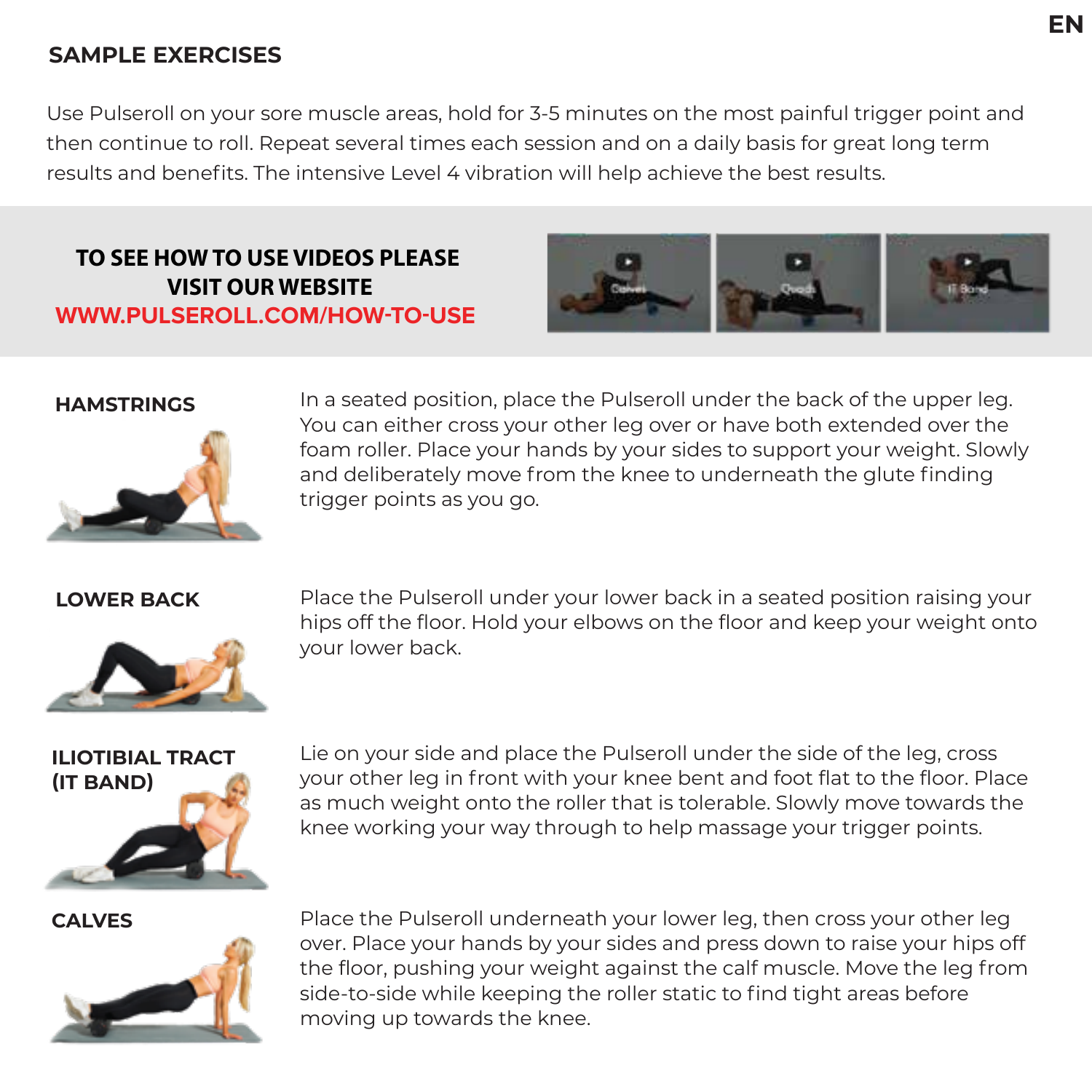



**SHOULDERS** Place the Pulseroll underneath your shoulder blades and lift your hips off the ground to create more pressure if needed with your hands in a relaxed position by your sides. Keep your knees bent and feet flat to the floor. Move slowly to find tight areas and stick on them until the tightness eases.

**GLUTES** Sit on the Pulseroll and shift your weight to one side. slowly move from the top of your hamstring up to your bottom area, finding tights areas and then sticking on them while keeping your hands on the floor for support. Repeat for the other side.

**QUADRICEPS** Lying face down to the floor, position the Pulseroll underneath both quads, support your weight using your forearms. Slowly roll from above the knee to below the hips to massage the area.

**SINGLE QUADRICEP** Lying face down to the floor, place the Pulseroll underneath the quad. Position the other leg outward to your side. Use your forearms to support your weight. Roll over the quadricep, keeping your forearms firmly to the floor. Repeat for the other leg.



**PLANK** Place the Pulseroll underneath the forearms with the feet a shoulder width apart then hold the plank position keeping the core engaged throughout. Keep the head and spine neutral throughout the exercise. Aim for 60 seconds.

**PLANK** Place the Pulseroll underneath both feet keeping the core engaged throughout. Stabilise your weight on the elbows making sure they are positioned underneath your shoulder. Aim for 60 seconds.





**FEET** Sitting on a chair with your lower back supported put one foot at a time on the Pulseroll. Put your foot down firmly while changing angles allowing the central, inner and outer parts of your foot to massage against the roller. Press your other foot on top for added pressure if required. Repeat with other foot.

**EN**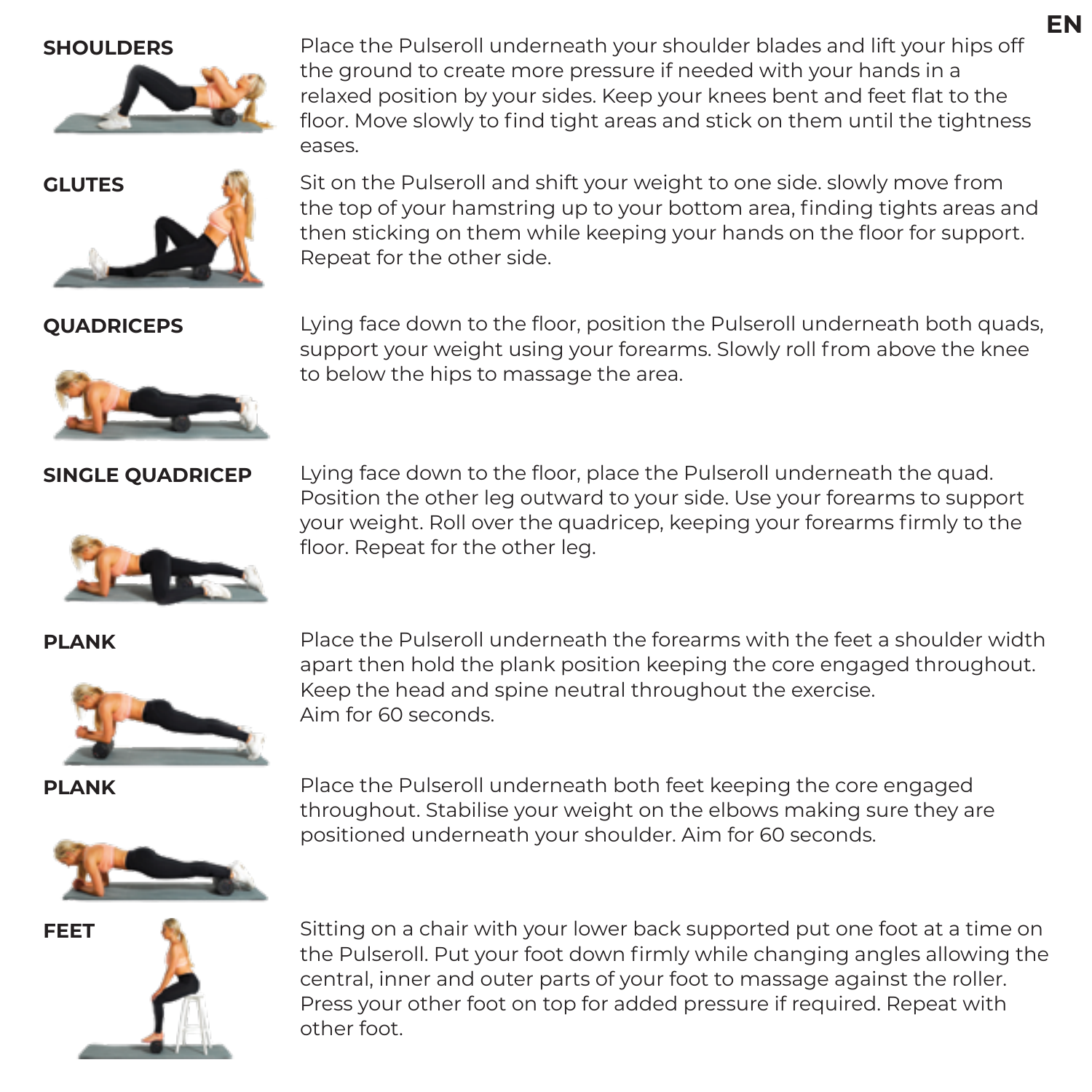

#### **PLEASE CHARGE THE MASSAGE GUN FOR 2 HOURS BEFORE USING FOR THE FIRST TIME**

#### **OPERATING YOUR PULSEROLL**

- Press the power button for a short time to turn on and for 3 seconds to then turn off.
- To increase the vibration level of the (Level 1 5), press the power button.
- Each time you press the power button, the vibration level will increase by 1 level.
- Level 4 will produce a vibrating rhythmic pulse level.
- The timer will automatically stop after 10 minutes of constant use.





 **LED lights to indicate**  Press power once for battery level indicator **the intensity level** Power On/Off Buttom **4 Fan Connection fot the Power Suppy to recharge** 1500 RPM - Low Power Mode 2200 RPM - Medium Power Mode 2700 RPM - Moderate Mode 1500 - 3200 RPM - Rhythm Mode 4300 RPM - High Power Mode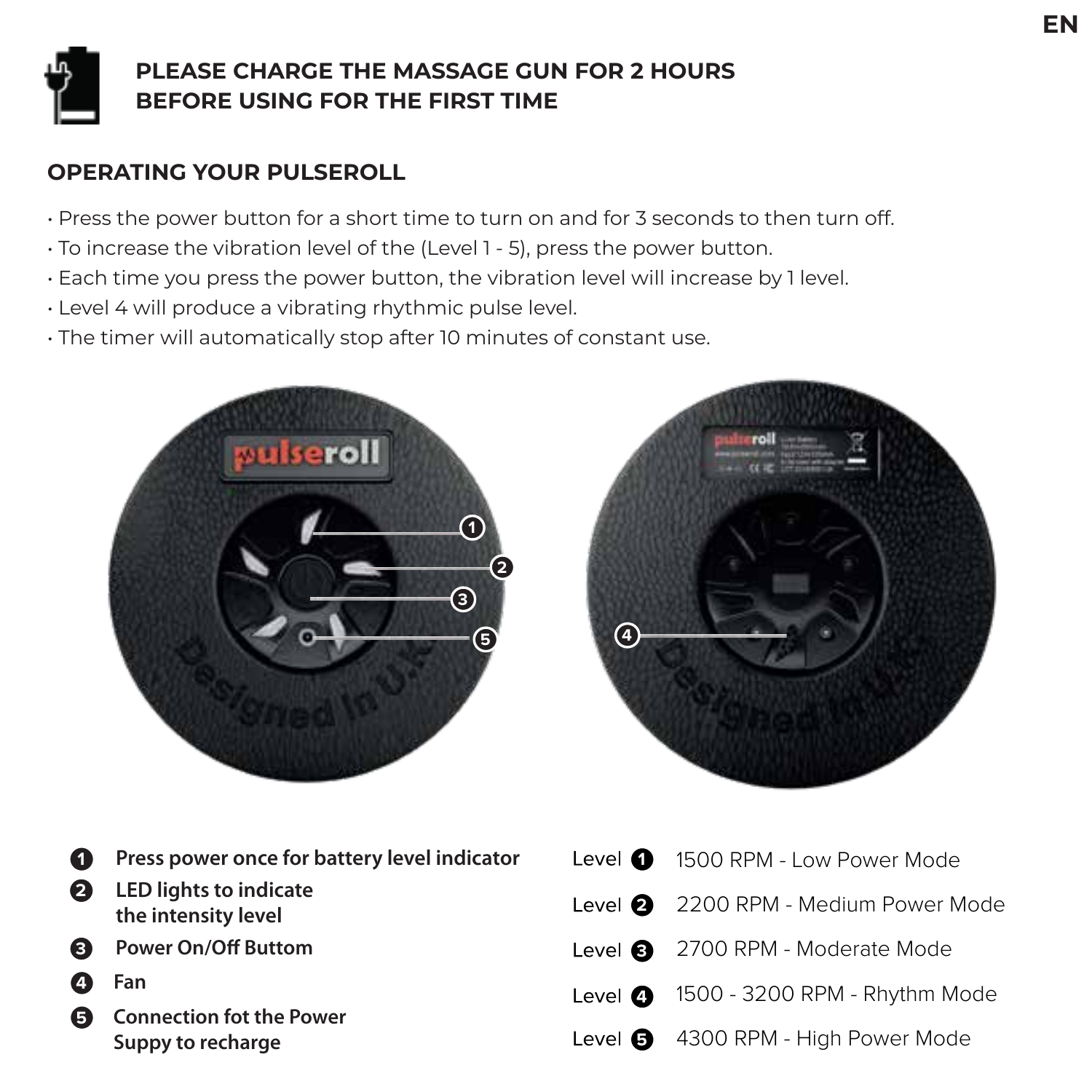#### **FINGER REMOTE FOR VIBRATING PRODUCTS**



**Turn ON / OFF Change vibration speed**



**3 Battery slot**



The Pulseroll finger remote allows you to turn on / off and cycle through the vibrating speeds of your Pulseroll products without the need to adjust position or stretch awkwardly during your recovery or warm up routine

#### **IMPORTANT SAFETY INSTRUCTIONS**

Be sure to read the instructions in this section carefully before use. We also recommend you keep this instruction manual for future reference.

#### **WARNINGS & CAUTION**

- Do not place in or drop into water or other liquid.
- Close supervision is necessary when this unit is used by/on children under 10 years old and ailing or disabled persons.
- The product should never be used by persons with medical conditions or by persons under medical care without first consulting their doctor.
- Check your doctor as well if pregnant, breast implants or pacemakers are present, if you have circulatory disorders, wounds, bruises, inflammations or varicose veins.
- Use the product for its intended use only as described in this manual.
- Always unplug the product after charging or when preparing to use.
- Do not continuously use for more than 60 minutes. Recommended to stop for 20 minutes then restart to ensure LONGER LIFE of the unit.
- While in operation please keep the product away from the neck area.

#### **MAINTENANCE & CLEANING**

Unplug before cleaning and then clean only with a towel or soft cloth.Do nott use brushes, aggressive cleaning agents, petrol of thhinners. Gently dry the unit with clean dry cloth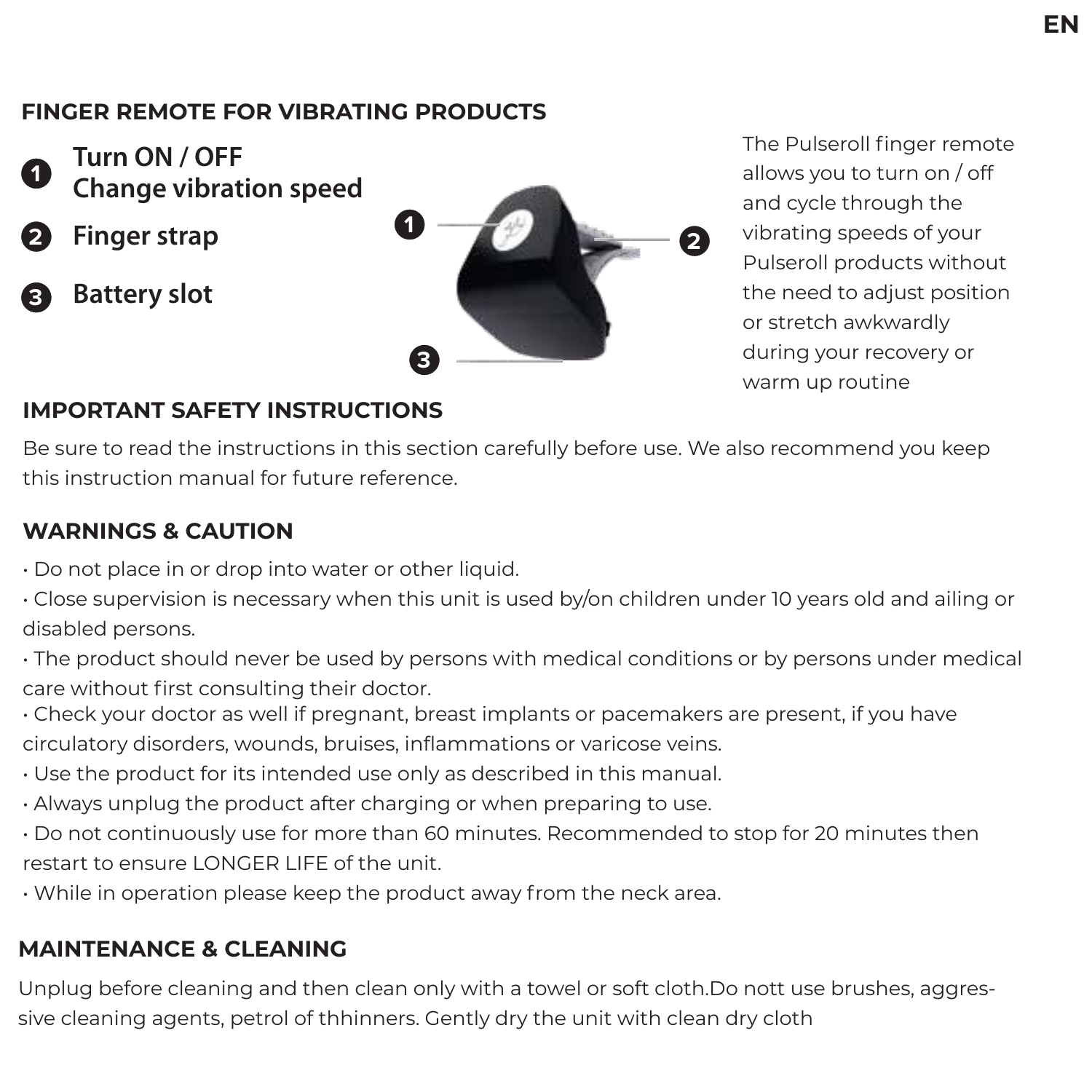**EN**

Never put the product in water to clean it and always make sure that the water or any other fluid cannot does not get into the product.

Do not use the product if it has a damaged cable or plug; if it is not working properly then contact Pulseroll to discuss repair or replacement. The integrated batteries are not designed for exchange or removal by the customer. If problems with the power supply should occur, contact Pulseroll. If signs of water inside the product are present then the warranty may then be void.

#### **BATTERY CHARGING**

- Your Pulseroll operates on Lithium Ion batteries (7.4V, 2200mAh)
- The product will not charge unless it has been turned off.
- Charge the product before using it for the first time until the battery indicator shows it's fully charged.
- To charge the batteries fully, the charging time will take approx. 3 Hours. When fully charged you can use for up to 6 Hours (level 1) or 2 Hours (level 4).
- If the vibration intensity ceases significantly then turn off and fully recharge.
- The product may be recharged at any time regardless of the battery level.
- The product needs to be fully recharged at least once every 3 months.

#### **POWER SUPPLY**

- Use the product only with the voltage specified on the unit. Using a voltage higher than that which is recommended may cause fire or electric shock.
- Only insert the power supply unit into a socket when the product has been switched off.
- Only use the power supply unit supplied for your Pulseroll.
- Charge the product before using it for the first time until the battery indicator shows it's fully charged.
- Do not cut, kink, otherwise damage or modify the power supply cord.
- Keep the power supply unit, cable and product far away from heat, hot surfaces, moisture and liquids.
- Do not touch the power supply unit when you are standing in water and always do take hold of the plug with dry hands.
- Do not touch the product or power supply if it falls into water when plugged into charge. Pull out the power plug and the power supply unit from the socket immediately.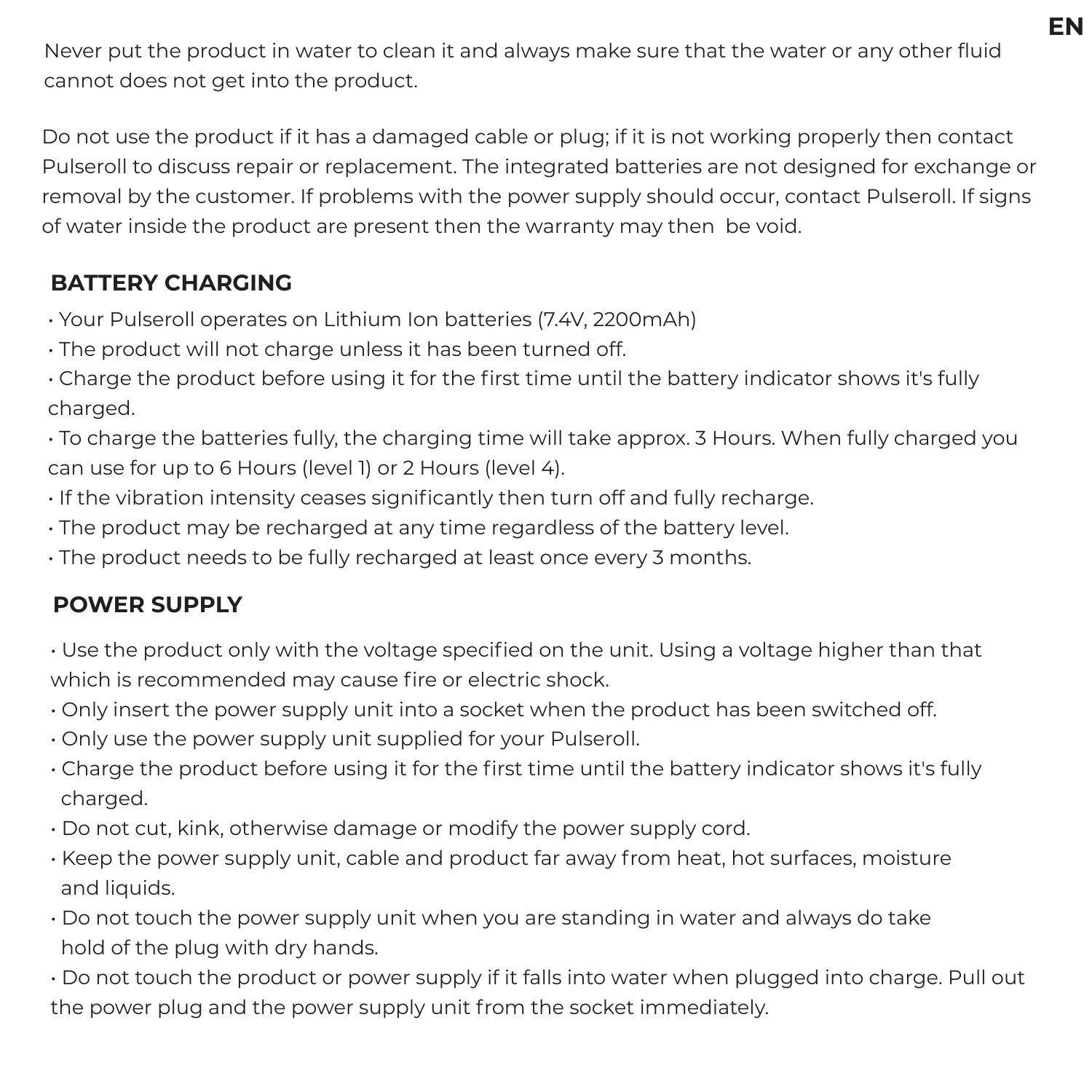#### **PRODUCT WARRANTY / REPAIR & REPLACEMENT**

Pulseroll warrants this product to be free of defects in material or workmanship for a period of one year from the date of original retail purchase. This warranty is available only to the original purchaser, and only if purchased from an authorized Pulseroll distributor or reseller. If your product is found to be defective during the warranty period, Pulseroll will at its discretion, either repair the product or replace the product with a new or factory reconditioned or substantially equivalent model. This warranty applies only to the external shell of the product, the internal components and charger.

#### **THE WARRANTY IS SUBJECT TO BELOW TERMS:**

- Pulseroll must be notified of the defect.
- Proof of purchase must be presented.
- Warranty will be void if product is modified, misused or repaired by an unauthorised person.
- Warranty after repair will not be extended beyond the original one year period.
- All replacement parts will be new or reconditioned.
- The customer shall pay the postal charges.
- Warranty must be activated via pulseroll.com/warranty

### **THE WARRANTY DOES NOT COVER**

• Damage to the by improper power supply voltage, accident, fire, floods or acts of nature.

• Damage resulting from misuse and abnormal use or conditions; improper storage. transport and rough handling; exposure to moisture dampness or an environment where corrosion may occur; neglect and abuse; food and any liquid spillage.

#### **PULSEROLL EDUCATION**



Pulseroll education is ideal for customers and professionals recommending products to clients, even for someone who has purchased the products and simply would like to know more. This ensures that everyone that takes the education knows the very best ways to get the maximum benefits out of the roller and peanut ball, that will be ultimately passed on to customers.

Alternatively visit pulseroll.com for further tutorials and how to guides.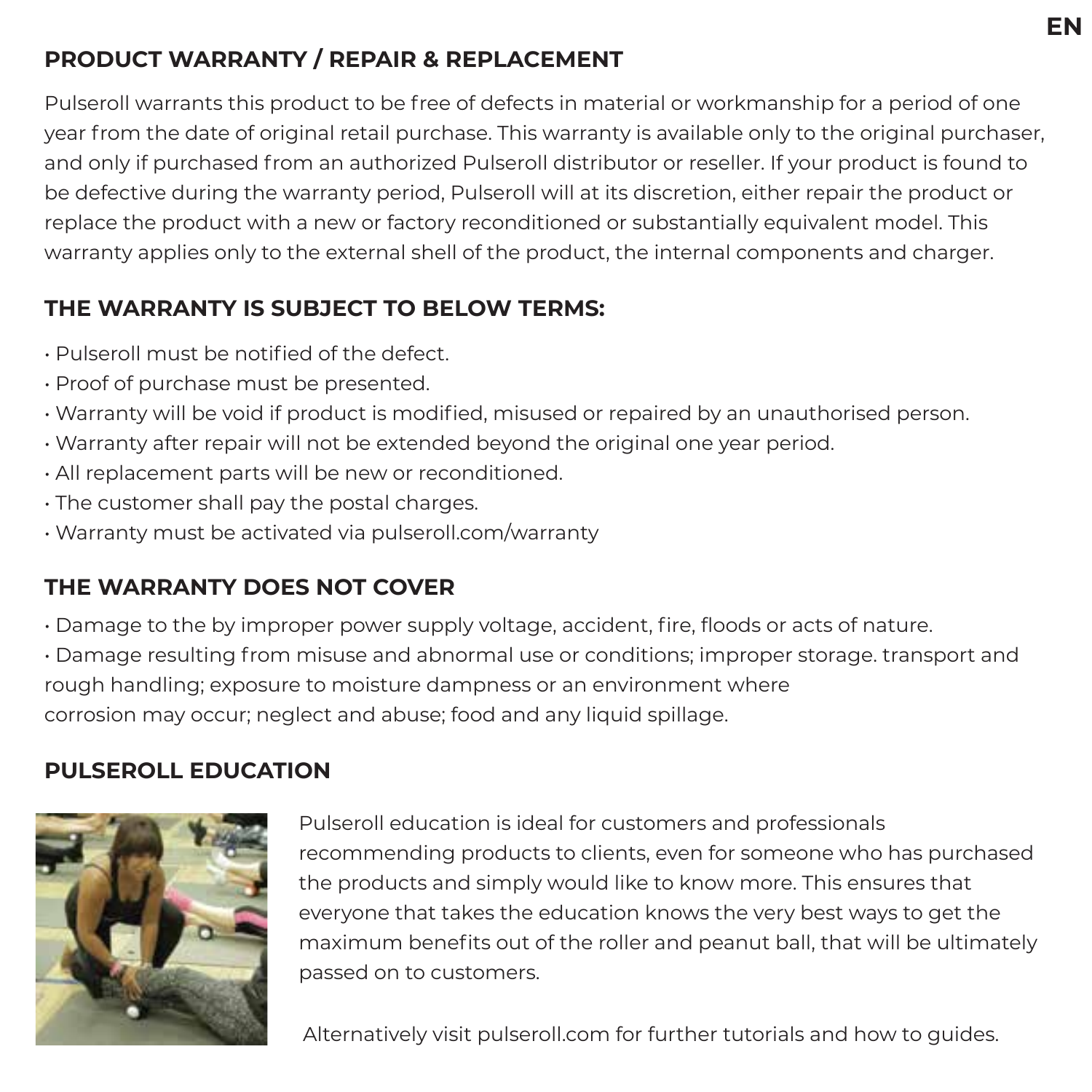

#### **Sehr geehrter Kunde**

Ich möchte mich persönlich bei Ihnen für Ihre Pulseroll-Bestellung bedanken und es ist großartig, dass Sie sich die Zeit nehmen, in Ihre Gesundheit und Ihr Wohlbefinden zu investieren.

Als Marke versuchen wir immer, uns zu verbessern und Ihnen das bestmögliche Kundenerlebnis zu bieten. Wir verbringen unzählige Stunden in der Produktentwicklung und -forschung, um die Bedürfnisse von Ihnen, den geschätzten Kunden, ganz oben auf unsere Prioritätenliste zu setzen.

Wir freuen uns immer über Kundenfeedback und würden gerne Ihre Bewertungen lesen sowie Bilder mit Ihrem Pulseroll auf unseren verschiedenen Social-Media-Plattformen wiederfinden.

**Paul McCabe** - Gründer und CEO

#### **TDIE NÄCHSTE GENERATION DES VIBRATIONSTRAININGS UND DER REGENERATION**

**OFFIZIELLE LIEFERANTEN**









**WWW.PULSEROLL.COM/WARRANTY**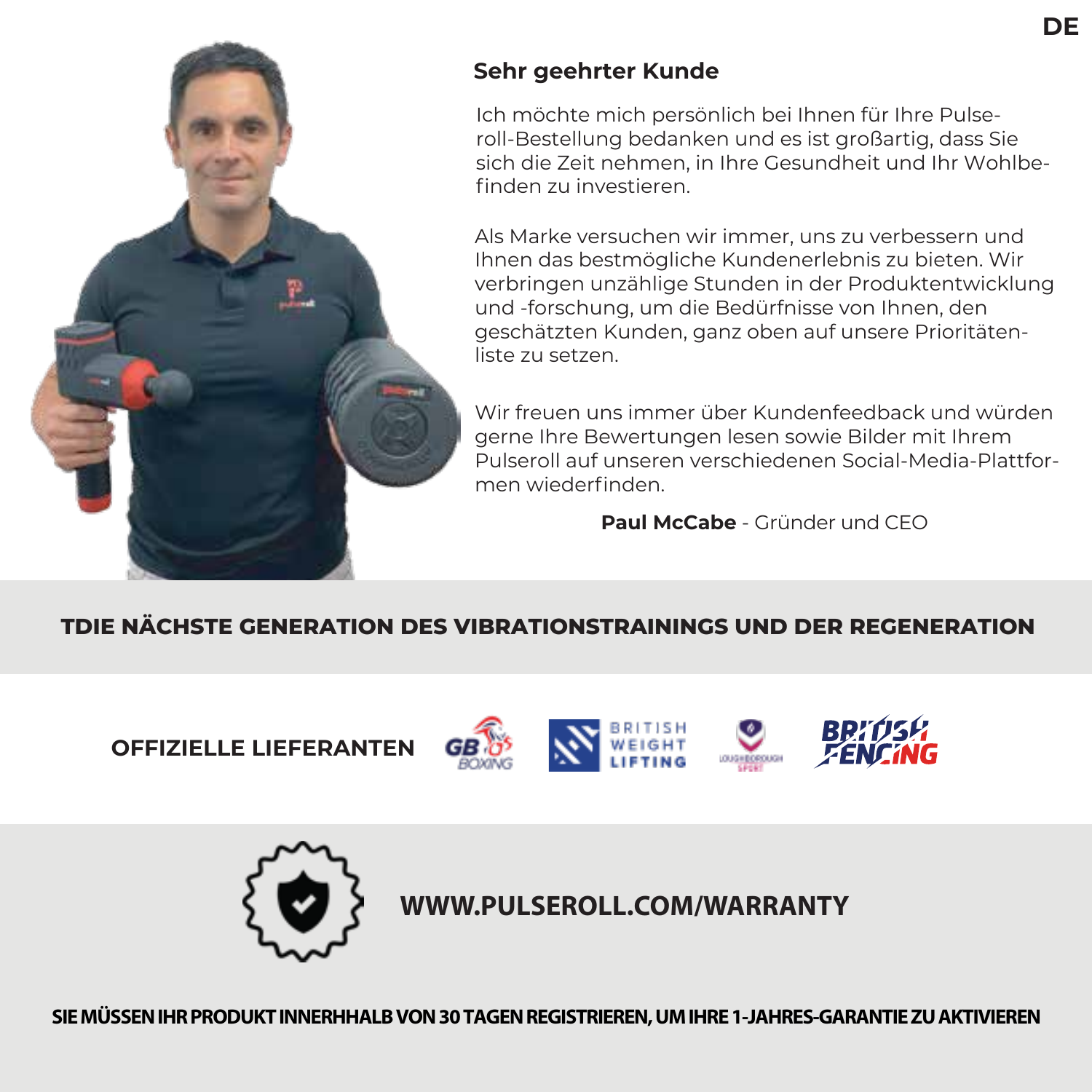## **Pulseroll** Vorteile





Die Pulseroll vibrierende Produkte sind die nächste Generation von Aufwärm- und Erholungshilfen für alle Niveaus von Sportlern und Fitnessbegeisterten. Die Kombination aus Druck und Vibration hilft, Muskelverspannungen zu reduzieren, die Flexibilität zu erhöhen und Schmerzen am nächsten Tag (Muskelkater) nach Ihrer Trainingseinheit zu verringern.

Sie bringen Schmerzlinderung bei lang anhaltenden Muskelschmerzen in Bereiche wie in den unteren Rücken, die Beine, Armen, Füße, in den Nacken und in die Schultern. Die Vibration erzeugt Wärme, wodurch angereichertes Blut in die betroffenen Bereiche fließt und sich die Regenerationszeit nach dem Training verkürzt.

Pulseroll funktioniert ähnlich wie eine vibrierende Plattform, indem es Ihre wunden Stellen (Triggerpunkte) sanft massiert und Ihnen die Vorteile und das entspannende Gefühl bietet, die das Sie von einer Sportmassage mit tiefem Gewebe erhalten würden. Dies ermöglicht Ihnen, Physiotherapie- und Massagesitzungen bequem von zu Hause aus zu ergänzen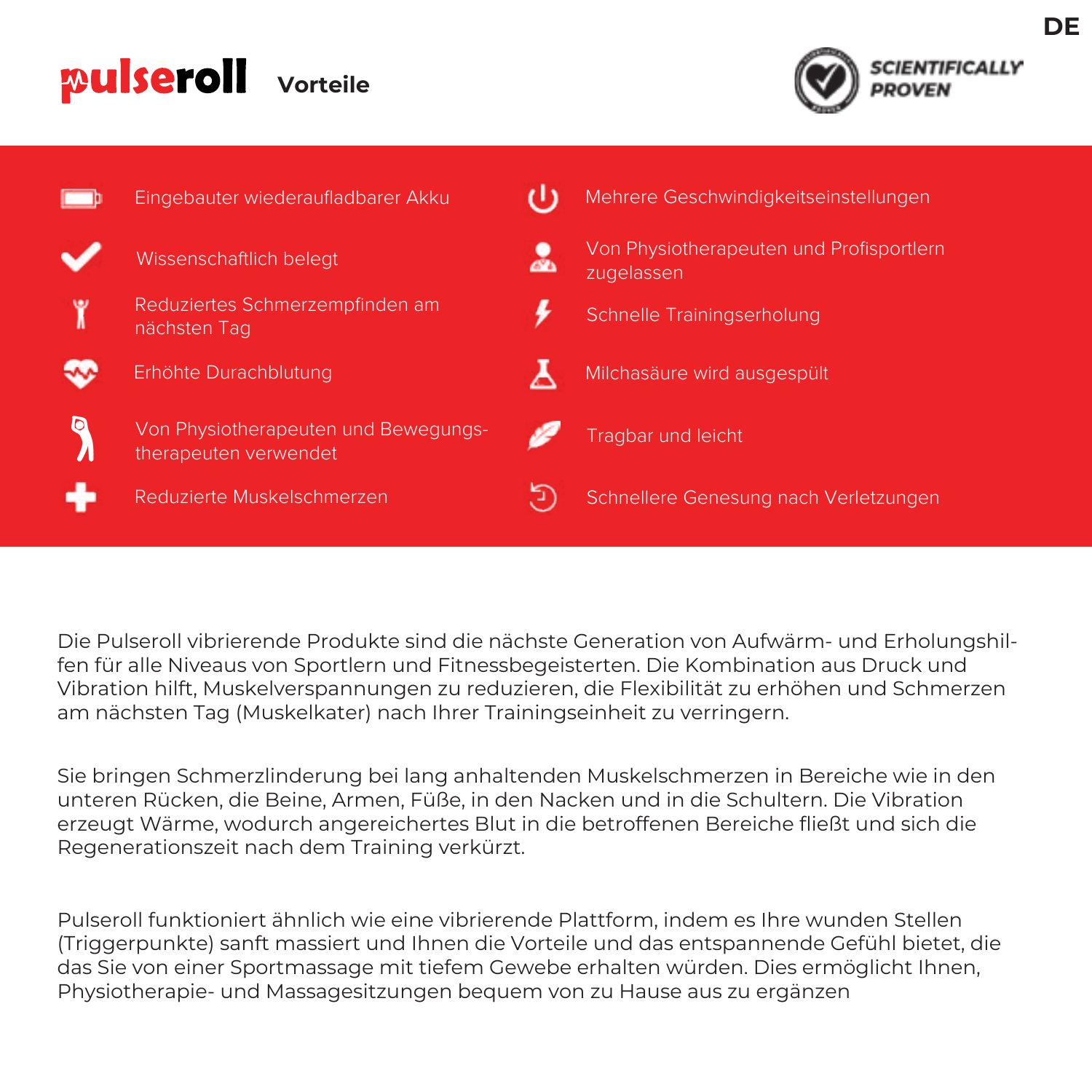#### **BEISPIELÜBUNGEN**

**VERWENDEN SIE PULSEROLL FÜR IHRE SCHMERZENDEN MUSKELBEREICHE, BLEIBEN SIE 3-5 MINUTEN AM SCHMER-ZHAFTESTEN PUNKT UND ROLLEN SIE DANN WEITER. WIEDERHOLEN SIE DIES MEHRMALS PRO SITZUNG UND TAG, UM LANGFRISTIG GUTE ERGEBNISSE UND VERBESSERUNGEN ZU ERZIELEN. DIE INTENSIVE VIBRATION DER STUFE 4 TRÄGT DAZU BEI, DIE BESTEN ERGEBNISSE ZU GEWINNEN. HT**

**BESUCHEN SIE UNSERE WEBSITE FÜR VIDEO-TUTORIALS WWW.PULSEROLL.COM/HOW-TO-USE**



#### **OBERSCHENKELRÜCKSEITE**



Platzieren Sie das Pulseroll in sitzender Position unter der Rückseite des Oberschenkels. Sie können entweder Ihr anderes Bein kreuzen oder beide über den Schaum-Roller strecken. Legen Sie Ihre Hände an Ihre Seiten, um Ihr Gewicht zu stützen. Bewegen Sie sich langsam und kontrolliert vom Knie bis unter die Gesäßmuskulatur und finden Sie dabei Triggerpunkte.



**UNTERER RÜCKEN** Legen Sie das Pulseroll in sitzender Position unter Ihren unteren Rücken und heben Sie Ihre Hüften vom Boden ab. Halten Sie Ihre Ellbogen auf dem Boden und halten Sie Ihr Gewicht auf Ihrem unteren Rücken.

## **TRATCTUS ILIOTIBIALIS (IT BAND)**

Legen Sie sich auf die Seite und das Pulseroll unter die Seite des Beins. Kreuzen Sie das andere Bein vorne mit gebeugtem Knie und flachem Fuß auf dem Boden. Legen Sie so viel Gewicht auf den Roller wie erträglich. Bewegen Sie sich langsam in Richtung Knie und arbeiten Sie sich durch, um Ihre Triggerpunkte zu massieren.



**WADE** Platzieren Sie das Pulseroll unter Ihrem Unterschenkel und kreuzen Sie dann Ihr anderes Bein. Legen Sie Ihre Hände an Ihre Seiten und drücken Sie sie nach unten, um Ihre Hüften vom Boden abzuheben und Ihr Gewicht gegen den Wadenmuskel zu drücken. Bewegen Sie das Bein von einer Seite zur anderen, während Sie den Roller statisch halten, um betroffene Bereiche zu finden, bevor Sie sich in Richtung Knie bewegen.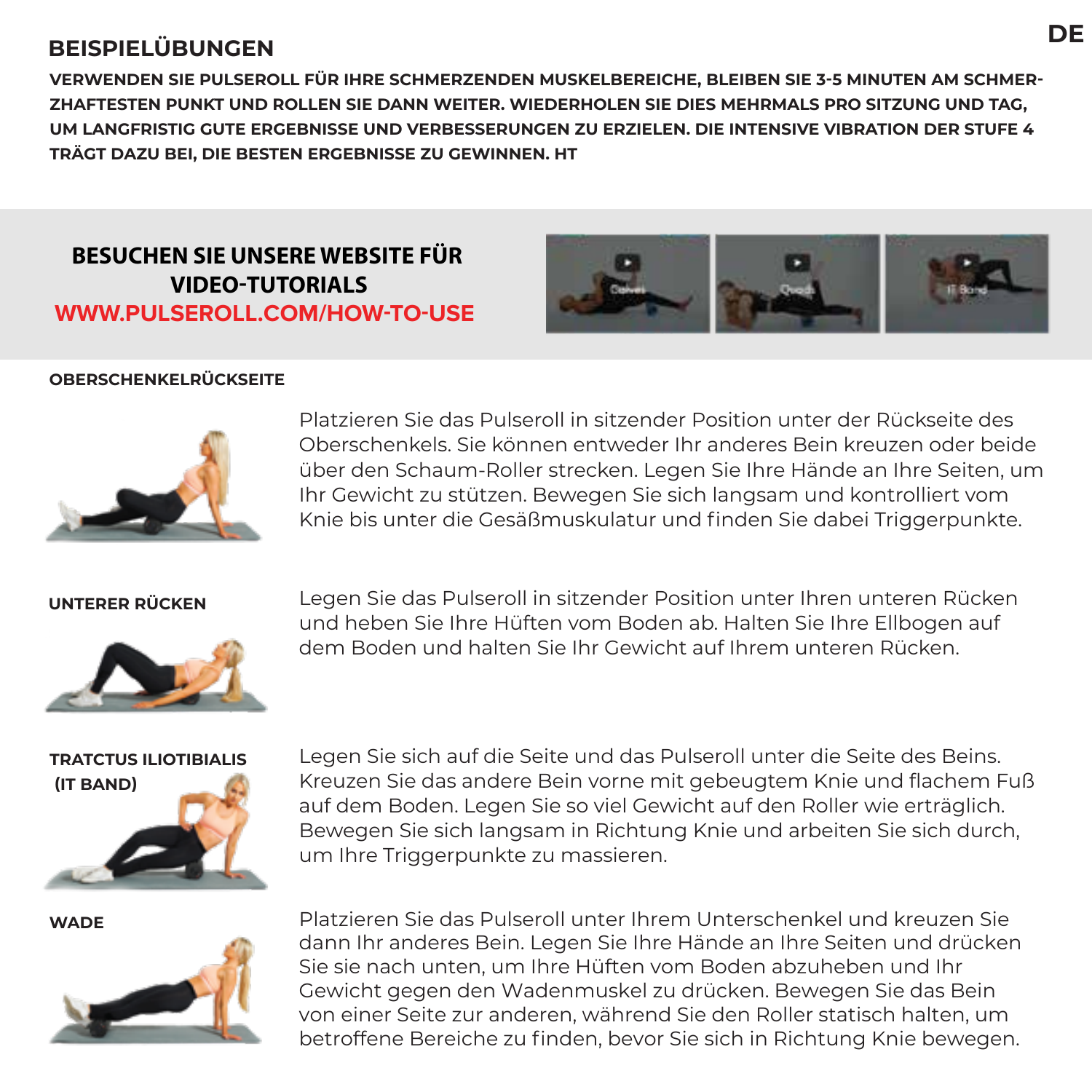

**SCHULTER** Platzieren Sie das Pulseroll unter Ihren Schulterblättern und heben Sie Ihre Hüften vom Boden ab, um bei Bedarf mehr Druck zu erzeugen, wobei Sie Ihre Hände in einer entspannten Position an Ihren Seiten halten. Halten Sie Ihre Knie gebeugt und Ihre Füße flach auf dem Boden. Bewegen Sie sich langsam, um betroffene Bereiche zu finden, und bleieben Sie dort, bis die Spannung nachlässt.

**GLUTEUS** Setzen Sie sich auf das Pulseroll und verlagern Sie Ihr Gewicht zur Seite. Bewegen Sie sich langsam von der Oberseite Ihres Oberschenkels bis zu Ihrem unteren Bereich, finden Sie enge Bereiche und kleben Sie sie dann fest, während Sie Ihre Hände zur Unterstützung auf dem Boden halten. Wiederholen Sie dies für die andere Seite.



**QUADRIZEPS** Legen Sie das Pulseroll mit dem Gesicht nach unten auf den Boden unter beide Quads und stützen Sie Ihr Gewicht mit den Unterarmen. Rollen Sie langsam von oberhalb des Knies bis unter die Hüften, um den Bereich zu massieren.

**EINZELNER QUADRIZEPSMUSKEL** 



Legen Sie das Pulseroll mit dem Gesicht nach unten auf den Boden unter das Quad. Positionieren Sie das andere Bein nach außen zu Ihrer Seite. Verwenden Sie Ihre Unterarme, um Ihr Gewicht zu stützen. Rollen Sie über den Quadrizepsmuskel und halten Sie Ihre Unterarme fest auf dem Boden. Wiederholen Sie dies für das andere Bein.



**PLANKE** Legen Sie das Pulseroll mit schulterbreit auseinander liegenden Füßen unter Ihren Unterarm und bleiben Sie dann in einer Liegestützposition, wobei Sie eine Rumpfspannung beibehalten. Halten Sie Kopf und Wirbelsäule während der gesamten Übung in einer neutralen Stellung. Halten Sie diese Position 60 Sekunden lang.

**PLANKE** Legen Sie das Pulseroll mit schulterbreit auseinander liegenden Füßen unter Ihren Unterarm und bleiben Sie dann in einer Liegestützposition, wobei Sie eine Rumpfspannung beibehalten. Halten Sie Kopf und Wirbelsäule während der gesamten Übung in einer neutralen Stellung. Halten Sie diese Position 60 Sekunden lang.



**FEET** Setzen Sie sich mit gestütztem unterem Rücken auf einen Stuhl und legen Sie jeweils einen Fuß auf das Pulseroll. Setzen Sie Ihren Fuß fest ab, während Sie die Winkel ändern, damit der mittlere, innere und äußere Teil Ihres Fußes gegen den Roller massieren kann. Drücken Sie Ihren anderen Fuß nach oben, um bei Bedarf zusätzlichen Druck auszuüben. Wiederholen Sie mit dem anderen Fuß.



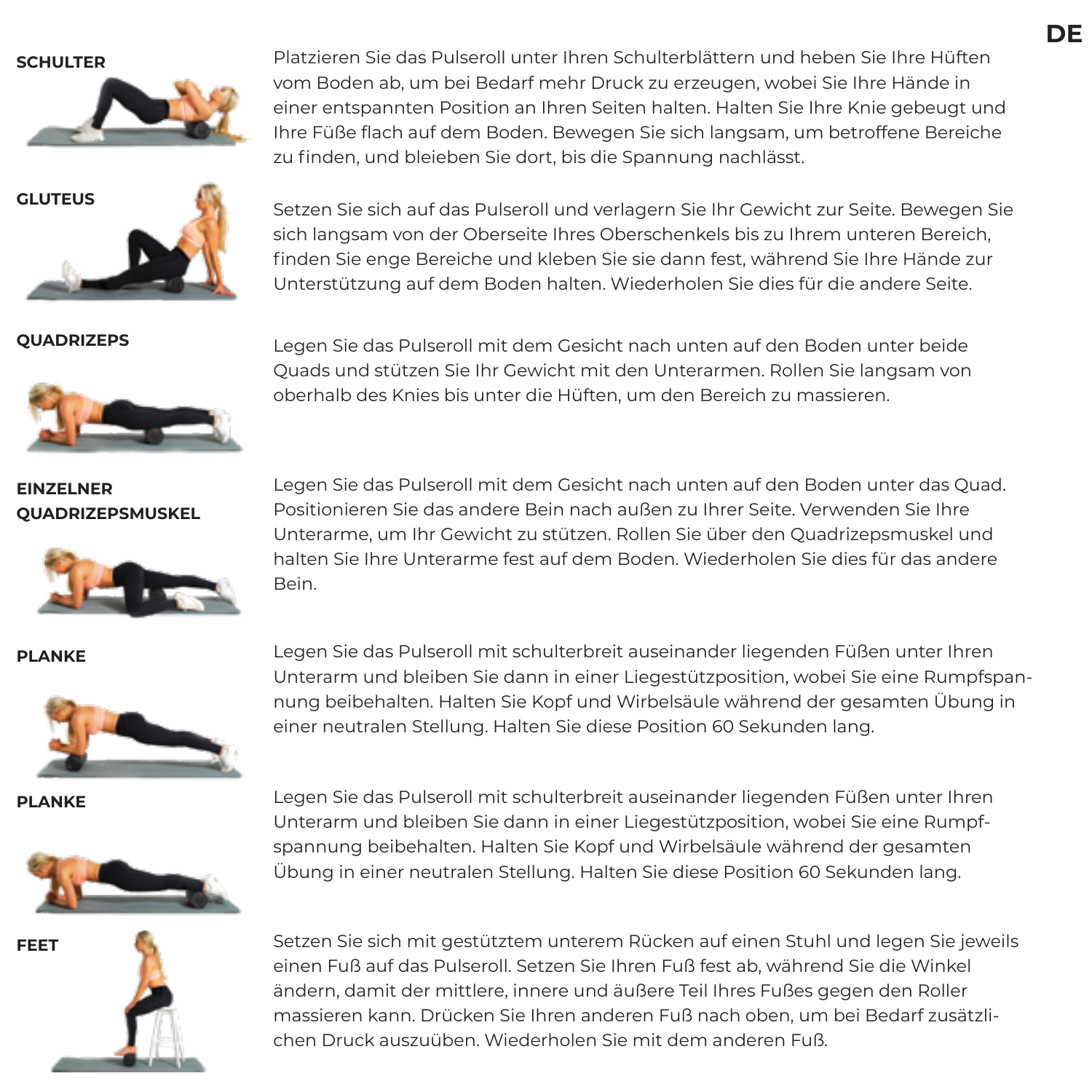### **BITTE LADEN SIE DIE MASSAGEPISTOLE 2 STUNDEN AUF, BEVOR SIE SIE DAS ERSTE MAL VERWENDEN**

#### **BEDIENUNG DES PULSEROLLS**

- Drücken Sie den Netzschalter kurz, um ihn einzuschalten und 3 Sekunden lang so anzu halten, um ihn dann auszuschalten
- Drücken Sie den Netzschalter, um den Vibrationsintensität (Stufen 1 5) zu erhöhen
- Jedes Mal, wenn Sie den Netzschalter drücken, erhöht sich die Vibrationsintensität um 1 Stufe
- Stufe 4 erzeugt einen vibrierenden rhythmischen Impulspegel
- Der Timer stoppt automatisch nach 10 Minuten ständiger Verwendung





| 0  | Drücken Sie einmal auf Power, um die<br>Akkustandsanzeige anzeigen zu lassen | Stuf |
|----|------------------------------------------------------------------------------|------|
| 2  | LED leuchtet, um die Intensität                                              | Stuf |
|    | anzeigen zu lassen                                                           | Stuf |
| Θ. | Ein- / Ausschalter                                                           |      |
| A  | <b>Ventilator</b>                                                            | Stuf |
| G  | Anschluss zum Aufladen des Netzteils                                         | Stuf |

| Stufe $\bigcirc$ 1500 U/min - Energiesparmodus                      |
|---------------------------------------------------------------------|
| Stufe 2 2200 U/min - Mittlerer Leistungsmodus                       |
| Stufe 3 2700 U/min - Moderater Modus                                |
| <b>Stufe <math>\bullet</math></b> 1500 - 3200 U/min – Rhythmusmodus |
| Stufe + 4300 U/min - Hochleistungsmodus                             |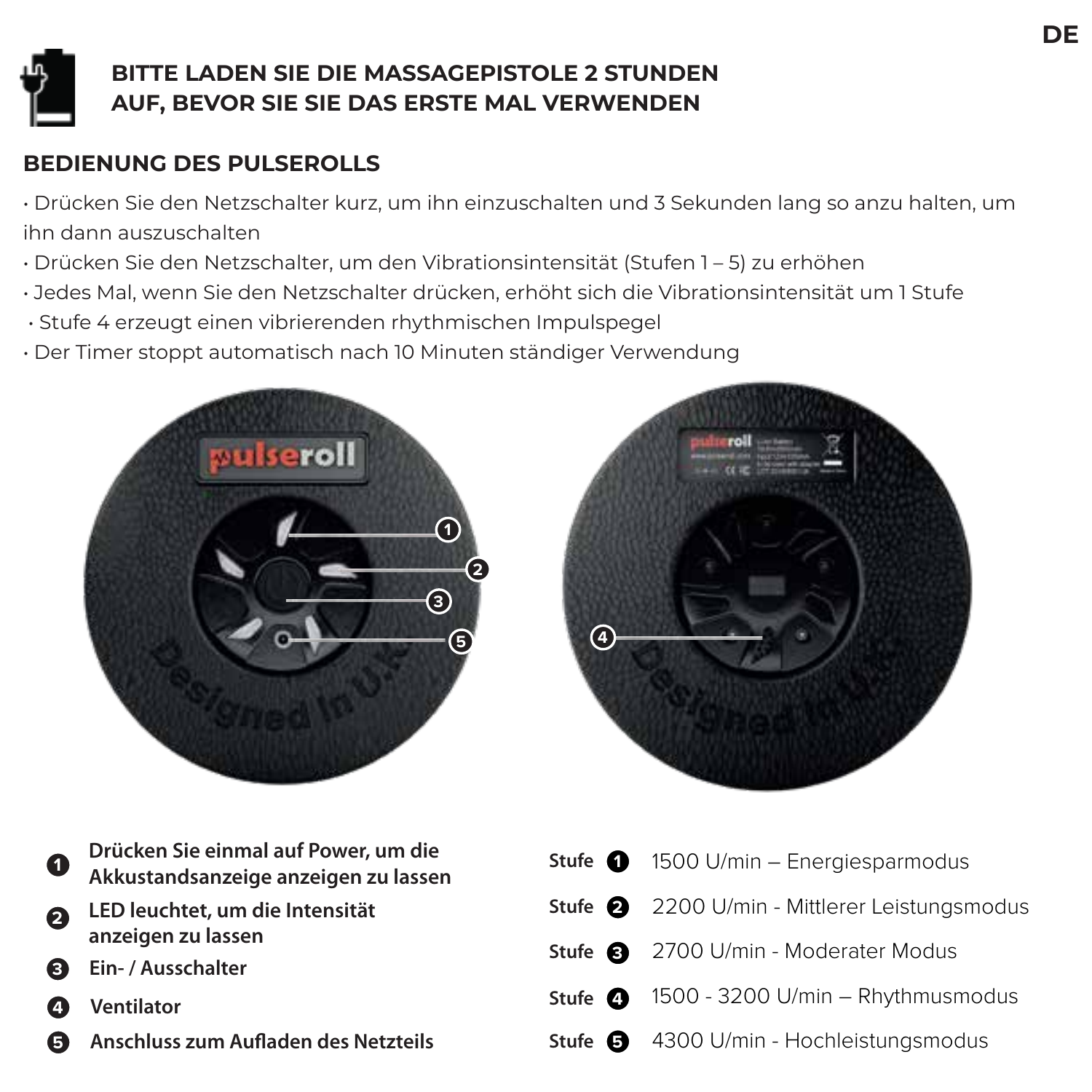#### **FINGER-FERNBEDIENUNG FÜR PULSEROLL VIBRIERENDE PRODUKTE**



**Ein/Aus** 

- **2 Fingerband**
- **3 Batteriefach**



Mit der Pulseroll-Fingerfernbedienung können Sie die Vibrationsgeschwindigkeiten Ihrer Pulseroll-Produkte einund ausschalten und durchlaufen, ohne die Position anzupassen oder sich während der Erholungs- oder Aufwärmroutine unangenehm dehnen zu müssen.

#### **WICHTIGE SICHERHEITSANWEISUNGEN**

Lesen Sie die Anweisungen in diesem Abschnitt sorgfältig durch, bevor Sie sie anwenden. Wir empfehlen Ihnen außerdem, diese Bedienungsanleitung zum späteren Nachschlagen aufzubewahren.

#### **WARNHINWEISE**

- Nicht in Wasser oder andere Flüssigkeiten legen oder fallen lassen
- Eine genaue Überwachung ist erforderlich, wenn dieses Gerät von / an Kindern unter 10 Jahren und kranken oder behinderten Personen verwendet wird
- Das Produkt darf niemals von Personen mit Erkrankungen oder von Personen in ärztlicher Behandlung ohne vorherige Rücksprache mit ihrem Arzt verwendet werden.
- Fragen Sie auch Ihren Arzt, wenn Sie schwanger sind, Brustimplantate oder Herzschrittmacher vorhanden sind, wenn Sie Kreislaufstörungen, Wunden, Blutergüsse, Entzündungen oder Krampfadern haben
- Verwenden Sie das Produkt nur für den bestimmungsgemäßen Gebrauch, wie in diesem Handbuch beschrieben
- Ziehen Sie nach dem Aufladen oder bei der Vorbereitung der Verwendung immer den Netzstecker aus der Steckdose
- Verwenden Sie ihn nicht länger als 60 Minuten. Es wird empfohlen, 20 Minuten anzuhalten und dann neu zu starten, um eine LÄNGERE LEBENSDAUER des Geräts zu gewährleisten
- Halten Sie das Produkt während des Betriebs vom Halsbereich fern.

#### **WARTUNG & REINIGUNG**

Ziehen Sie vor dem Reinigen den Netzstecker und reinigen Sie das Gerät nur mit einem Handtuch oder einem weichen Tuch. Verwenden Sie keine Bürsten, aggressiven Reinigungsmittel, Benzin oder Verdünner. Trocknen Sie das Gerät vorsichtig mit einem sauberen, trockenen Tuch.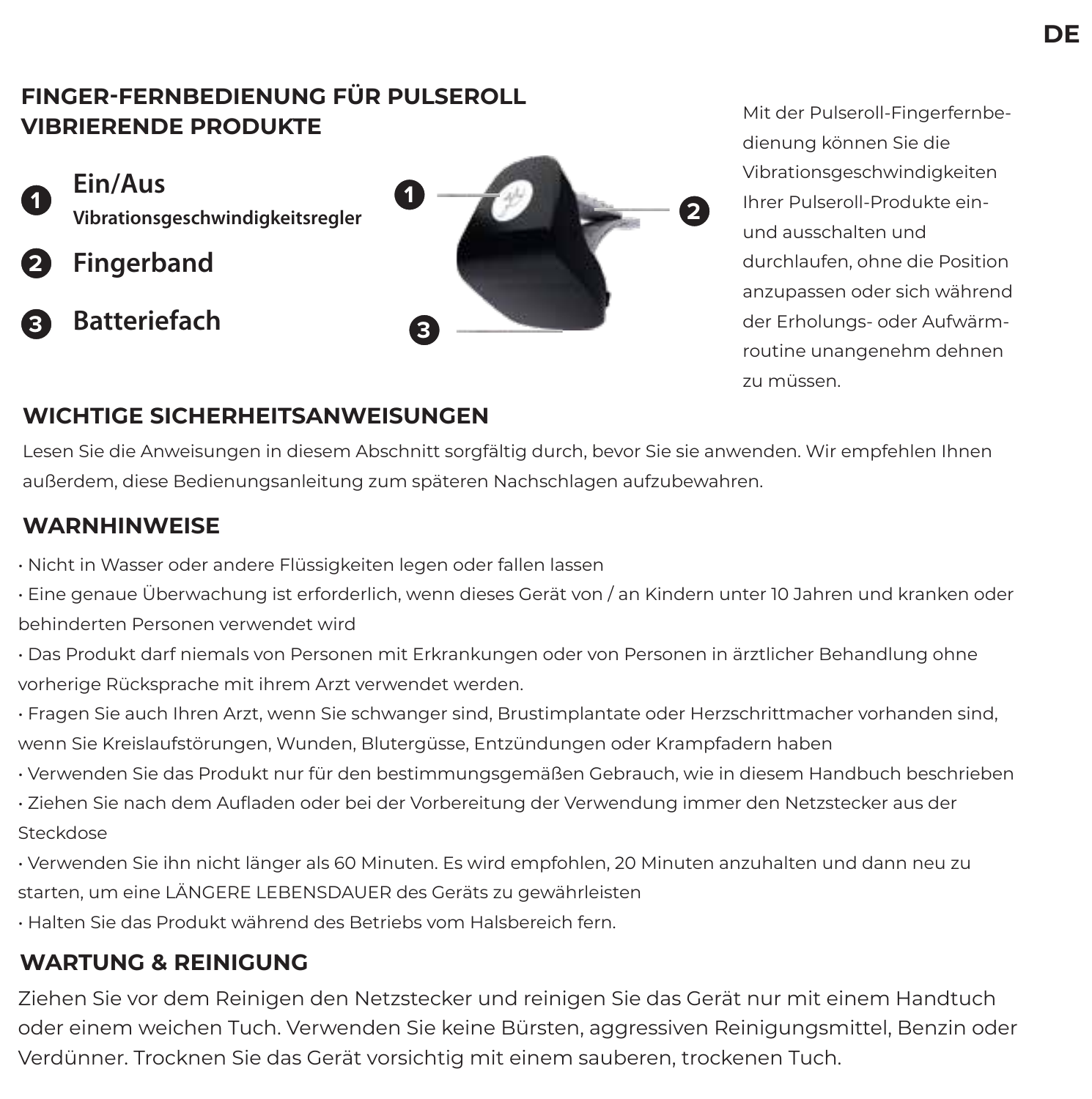Legen Sie das Produkt niemals ins Wasser, um ihn zu reinigen, und stellen Sie immer sicher, dass das Wasser oder andere Flüssigkeiten nicht in das Produkt gelangen können.

Verwenden Sie das Produkt nicht, wenn das Kabel oder der Stecker beschädigt ist. Wenn er nicht richtig funktioniert, wenden Sie sich an Pulseroll, um die Reparatur oder den Austausch zu besprechen. Die integrierten Batterien sind nicht für den Austausch oder die Entfernung durch den Kunden vorgesehen. Wenn Probleme mit der Stromversorgung auftreten sollten, wenden Sie sich an Pulseroll. Wenn Anzeichen von Wasser im Inneren des Produkt vorhanden sind, verfällt möglicherweise die Garantie.

#### **LADEN DER BATTERIE**

• Ihr Pulseroll wird mit Lithium-Ionen-Batterien (7,4 V, 2200 mAh) betrieben

• Das Produkt wird erst aufgeladen, wenn er ausgeschaltet wurde

• Laden Sie das Produkt auf, bevor Sie ihn zum ersten Mal verwenden, bis die Akkustandsanzeige anzeigt, dass er vollständig aufgeladen ist

• Die vollständige Ladezeit der Akkus beträgt in etwa 3 Stunden. Bei voller Ladung können Sie das Gerät bis zu 6 Stunden (Stufe 1) oder 2 Stunden (Stufe 4) verwenden

• Wenn die Vibrationsintensität erheblich nachlässt, schalten Sie das Gerät aus und laden Sie es vollständig auf

• Das Produkt kann unabhängig vom Akkuladestand jederzeit aufgeladen werden

• Das Produkt muss mindestens alle 3 Monate vollständig aufgeladen werden

• Mit nassen Händen darf der Netzstecker weder ein- noch ausgesteckt werden. Sie könnten in den elektrischen Stromkreis geraten

#### **NETZTEIL**

• Verwenden Sie Das Produkt nur mit der am Gerät angegebenen Spannung. Die Verwendung einer höheren Spannung als der empfohlenen kann zu Feuer oder Stromschlag führen

• Stecken Sie das Netzteil erst in eine Steckdose, wenn er ausgeschaltet ist

• Verwenden Sie nur das für Ihr Pulseroll mitgelieferte Netzteil

• Laden Sie Das Produkt auf, bevor Sie ihn zum ersten Mal verwenden, bis die Akkustandsanzeige anzeigt, dass er vollständig aufgeladen ist

• Schneiden, knicken, beschädigen oder modifizieren Sie das Netzkabel nicht

• Halten Sie das Netzteil, das Kabel und Das Produkt von Hitze, heißen Oberflächen, Feuchtigkeit und Flüssigkeiten fern

• Berühren Sie das Netzteil nicht, wenn Sie im Wasser stehen, und halten Sie den Stecker immer mit trockenen Händen fest

• Berühren Sie Das Produkt oder das Netzteil nicht, wenn es im angeschlossenen Zustand ins Wasser fällt. Ziehen Sie stattdessen den Netzstecker und das Netzteil sofort aus der Steckdose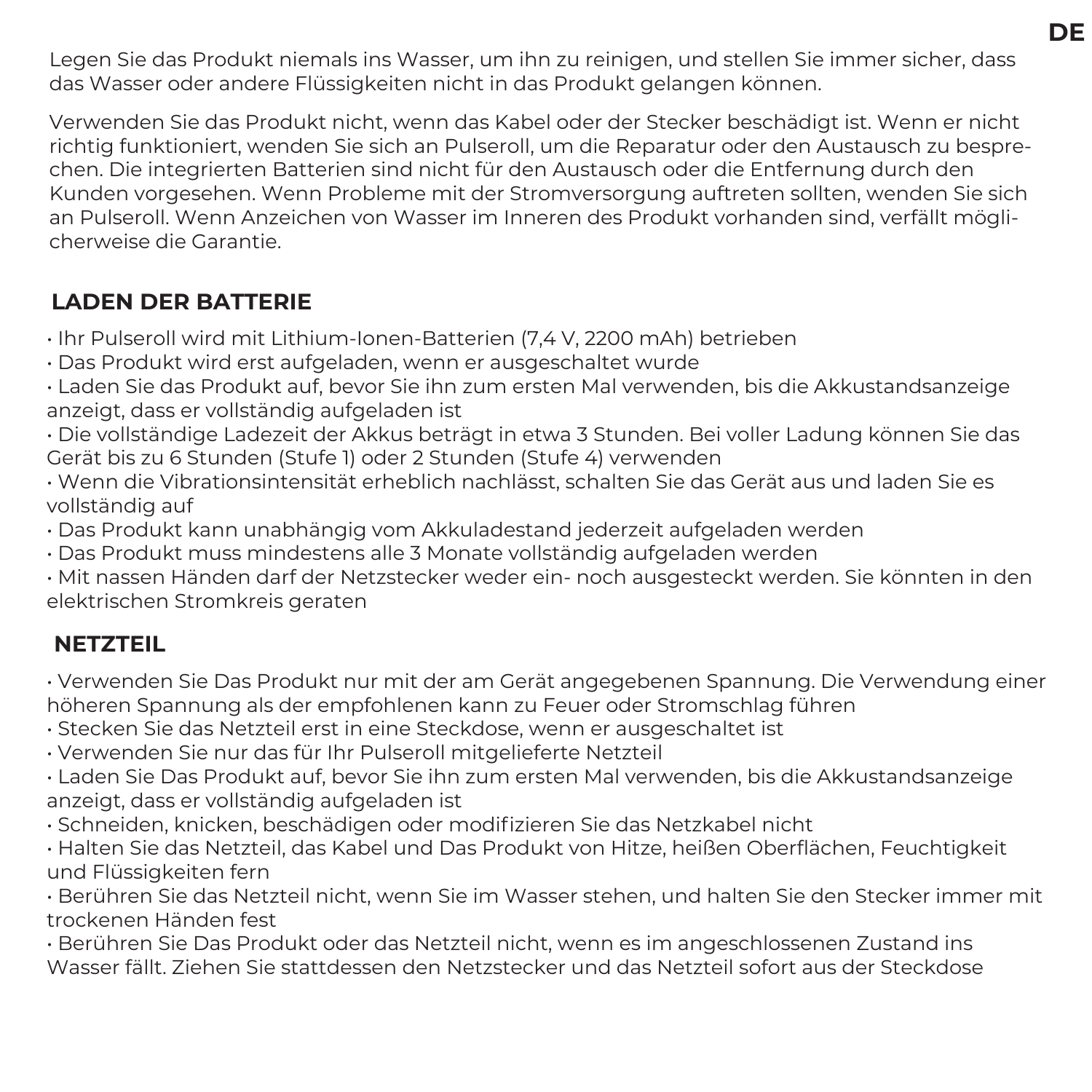#### **PRODUKTGARANTIE / REPARATUR & AUSTAUSCH**

Pulseroll garantiert, dass dieses Produkt für einen Zeitraum von einem Jahr ab dem Datum des ursprünglichen Einzelhandelskaufs frei von Material- oder Verarbeitungsfehlern ist. Diese Garantie steht nur dem ursprünglichen Käufer zur Verfügung und nur, wenn er von einem autorisierten Pulseroll-Händler oder -Wiederverkäufer gekauft wurde. Wenn sich herausstellt, dass Ihr Produkt während der Garantiezeit defekt ist, repariert Pulseroll nach eigenem Ermessen entweder das Produkt oder ersetzt es durch ein neues oder werkseitig repariertes oder im Wesentlichen gleichwertiges Modell. Diese Garantie gilt nur für die Außenhülle des Produkts, die internen Komponenten und das Ladegerät.

#### **DIE GARANTIE UNTERLIEGT UNTEN:**

- Pulseroll muss über den Defekt informiert werden
- Der Kaufnachweis muss vorgelegt werden
- Die Garantie verfällt, wenn das Produkt von einer nicht autorisierten Person modifiziert, missbraucht oder repariert wird
- Die Garantie nach der Reparatur wird nicht über den ursprünglichen Zeitraum von einem Jahr hinaus verlängert
- Alle Ersatzteile sind neu oder in ordnungsgemäßem Zustand
- Die Kundin, der Kunde trägt die Postgebühren
- Die Garantie muss über pulseroll.com/warranty aktiviert werden

#### **DIE GARANTIE DECKT NICHT AB**

• Beschädigung der durch unsachgemäße Versorgungsspannung, Unfall, Feuer, Überschwemmungen oder Naturereignisse

• Schäden durch Missbrauch und abnormale Verwendung oder Bedingungen; unsachgemäße Lagerung, Transport und grobe Handhabung; Exposition gegenüber Feuchtigkeit oder einer Umgebung, in der Korrosion auftreten kann; Vernachlässigung und Missbrauch; Lebensmittel und verschüttete Flüssigkeiten

#### **PULSEROLL-SCHULUNG**



Die Pulseroll-Schulung ist ideal für Kunden und Fachleute, die den Kunden Produkte empfehlen, und selbst für jemanden, der die Produkte gekauft hat und einfach mehr wissen möchte. Dies stellt sicher, dass jeder, der an der Schulung teilnimmt, die besten Möglichkeiten bekommt, um den maximalen Nutzen aus dem Roller und dem Erdnussball zu ziehen, die letztendlich an die Kunden weitergegeben werden.

Besuchen Sie alternativ pulseroll.com, um weitere Tutorials und Anleitungen zu erhalten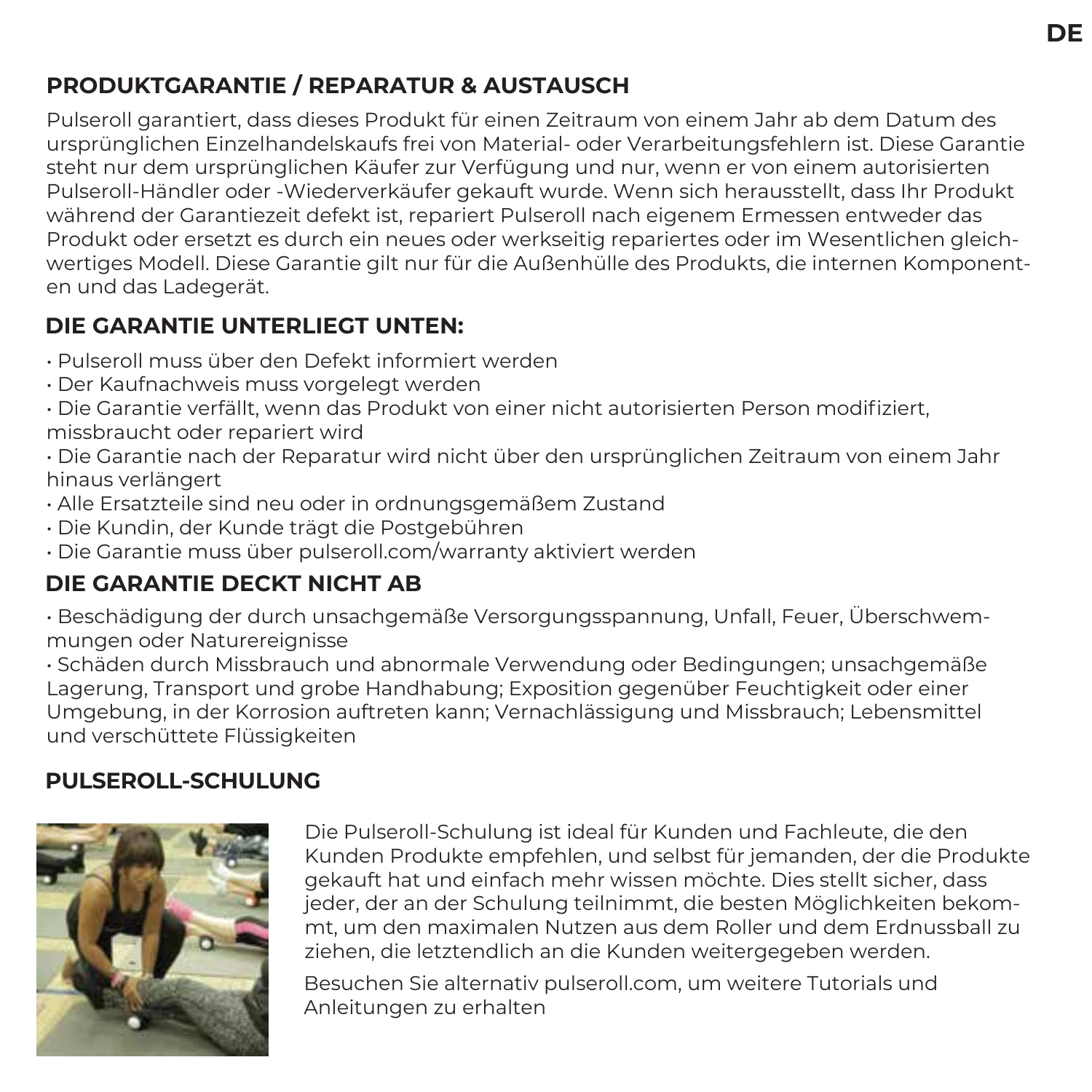

#### **Estimado cliente**

Me gustaría agradecerte personalmente tu pedido Pulseroll. Es genial saber que estás dedicando parte de tu tiempo para cuidar tu salud y bienestar.

Como marca, siempre intentamos mejorarnos para darte la mejor experiencia possible. Dedicamos incontables horas al desarrollo del producto y la investigación, poniendo tus necesidades, estimado cliente, en los primeros lugares en nuestra lista de prioridades.

Los comentarios de nuestros clientes siempre son bienvenidos y también nos encantaría leer los tuyos y ver las fotos mientras utilizas tu Pulseroll en nuestras redes sociales.

**Paul McCabe** -Fundador y CEO

#### **LA NUEVA GENERACIÓN DE ENTRENAMIENTO Y RECUPERACIÓN MUSCULAR CON VIBRACIONES**

**Proveedores oficiales** 









**WWW.PULSEROLL.COM/WARRANTY**

**REGISTRA TU PRODUCTO DENTRO DE 30 DÍAS PARA ACTIVAR TU GARANTÍA DE 1 AÑO**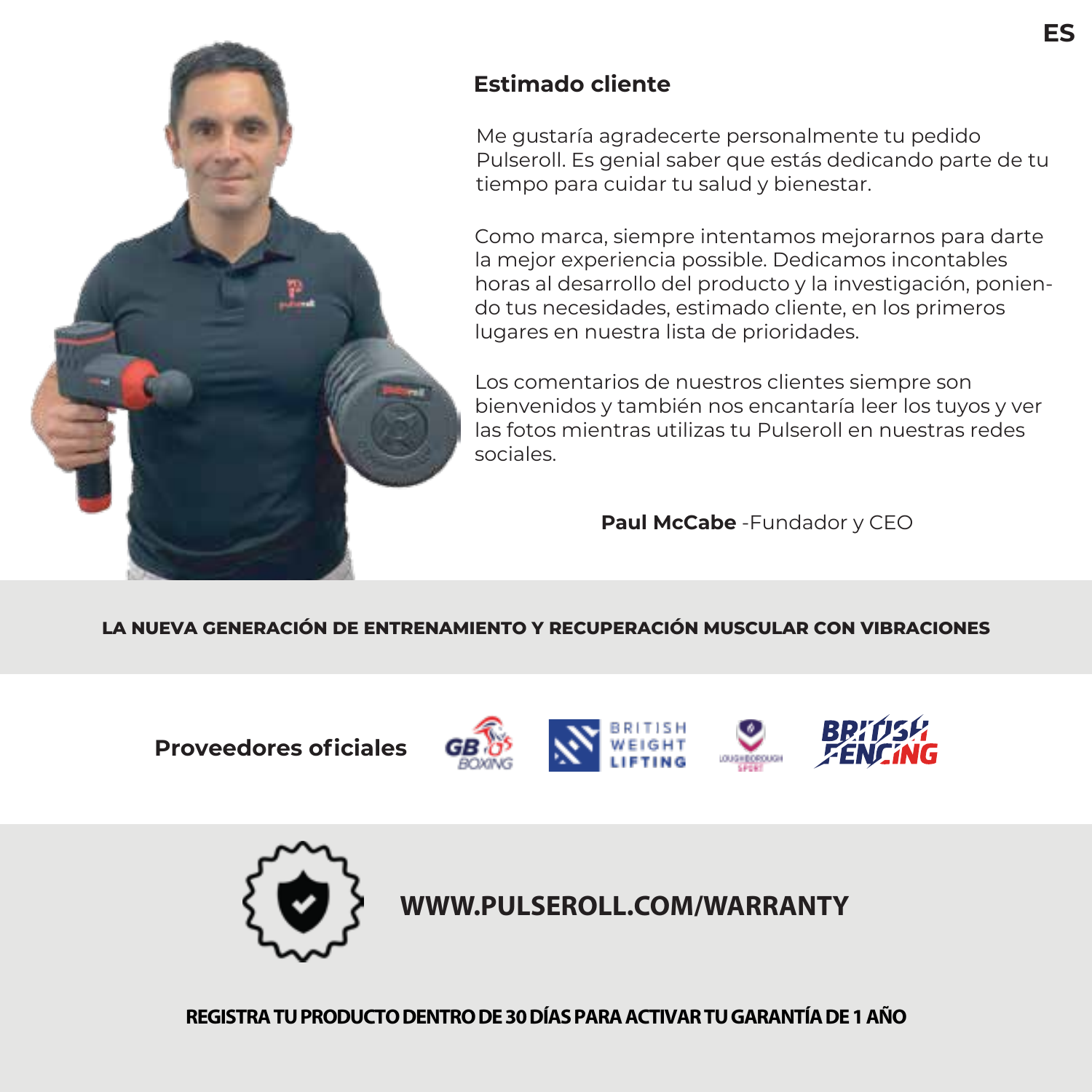#### pulseroll **Beneficios**





Los productos vibrantes Pulseroll son la próxima generación de herramientas de calentamiento y recuperación muscular para atletas de todos los niveles y entusiastas del fitness. La combinación de presión y vibración ayuda a reducir la tensión muscular, aumenta la flexibilidad y reduce el dolor muscular de aparición tardía (DOMS) después de tu sesión de entrenamiento.

Alivia los dolores musculares duraderos en áreas como la zona lumbar, piernas, brazos, pies, cuello y hombros. La vibración crea calor que fuerza la sangre fresca hacia las áreas afectadas, lo que luego reduce el tiempo de recuperación de los entrenamientos.

Pulseroll funciona de manera similar a una plataforma vibratoria: masajea suavemente las áreas doloridas (puntos gatillo) y aporta los mismos beneficios y la sensación relajante que recibirías de un masaje deportivo del tejido profundo. Gracias a tu Pulseroll podrás realizar tu sesión de fisioterapia y tu masaje deportivo cómodamente en tu casa.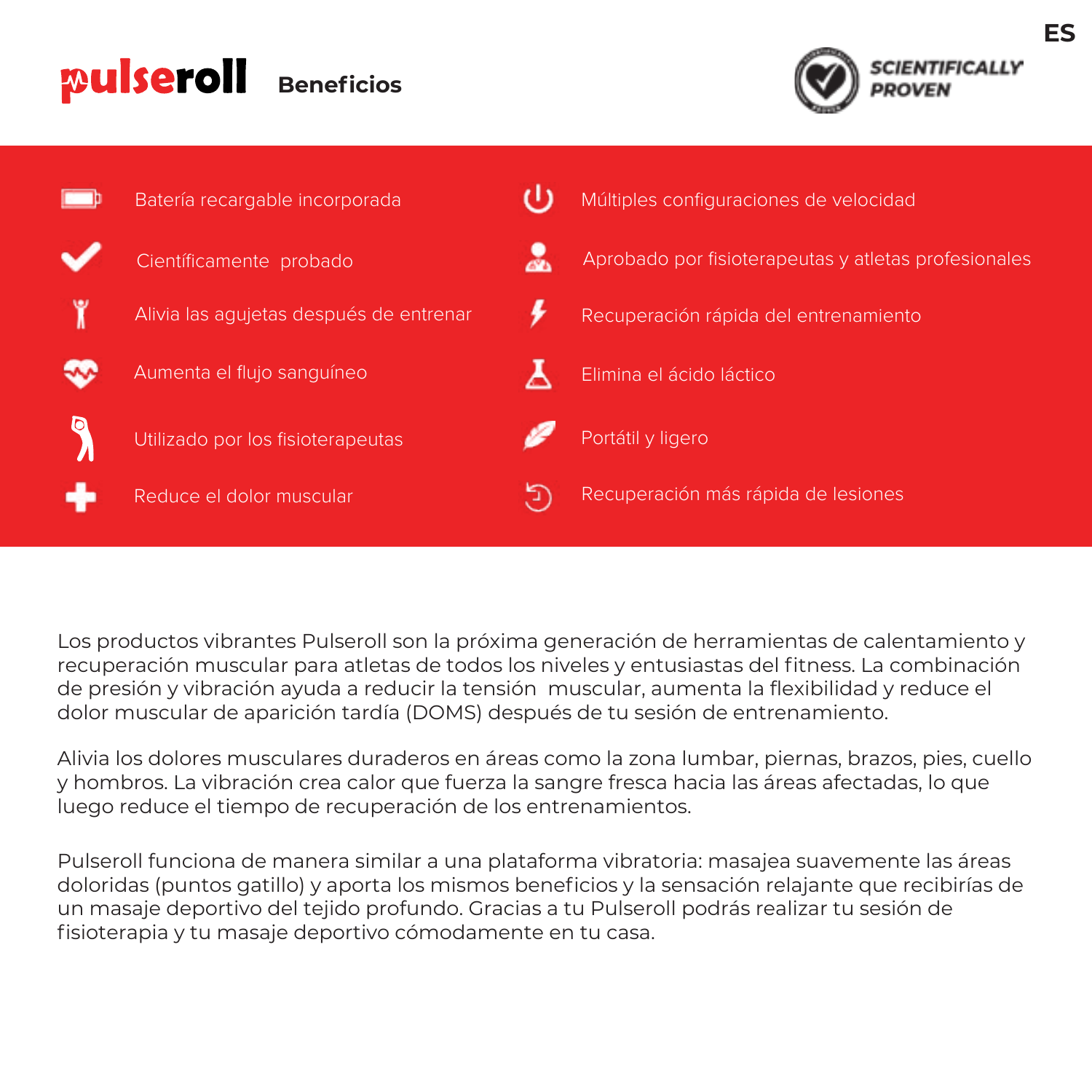#### **TIPOS DE EJERCICIOS**

**USA PULSEROLL EN LAS ÁREAS DE LOS MÚSCULOS DOLORIDOS, MANTÉN LA POSICIÓN DURANTE 3-5 MINUTOS EN EL PUNTO DE ACTIVACIÓN MÁS DOLOROSO Y LUEGO CONTINÚA RODANDO. REPITE CADA SESIÓN VARIAS VECES Y DIARIAMENTE PARA OBTENER EXCELENTES RESULTADOS Y BENEFICIOS A LARGO PLAZO. LA INTENSA VIBRACIÓN DEL NIVEL 4 TE AYUDARÁ A LOGRAR RESULTADOS MEJORES.**

#### **VISITA NUESTRA PÁGINA WEB PARA VER LOS VÍDEOS TUTORIALES WWW.PULSEROLL.COM/HOW-TO-USE**



#### **ISQUIOTIBIALES**



En posición sentada, coloca el Pulseroll debajo del muslo. Puedes cruzar la otra pierna o extender ambas sobre el rodillo de masaje. Coloca tus manos a los lados para soportar tu peso. Muévete lenta y cuidadosamente, desde la rodilla hasta el glúteo, buscando puntos gatillo a medida que avanzas.



**ZONA LUMBAR** En posición sentada, coloca el Pulseroll en la zona lumbar, levantando las caderas del suelo. Mantén los codos en el suelo y el peso en la zona lumbar.

## **CINTILLA ILIOTIBIAL (BANDA IT)**

Acuéstate de lado y coloca el Pulseroll debajo del costado de la pierna, cruza la otra pierna hacia adelante con la rodilla doblada y el pie apoyado en el piso. Coloca sobre el rodillo todo el peso que puedas soportar. Muévete lentamente hacia la rodilla para ayudar a masajear los puntos gatillo.



**PANTORRILLAS** Coloca el Pulseroll debajo de la pierna y luego cruza la otra pierna. Coloca las manos a los lados y presiona hacia abajo para levantar las caderas del piso, empujando tu peso contra el músculo de la pantorrilla. Mueve la pierna de lado a lado mientras mantienes el rodillo estático para encontrar las áreas tensas antes de moverte hacia la rodilla.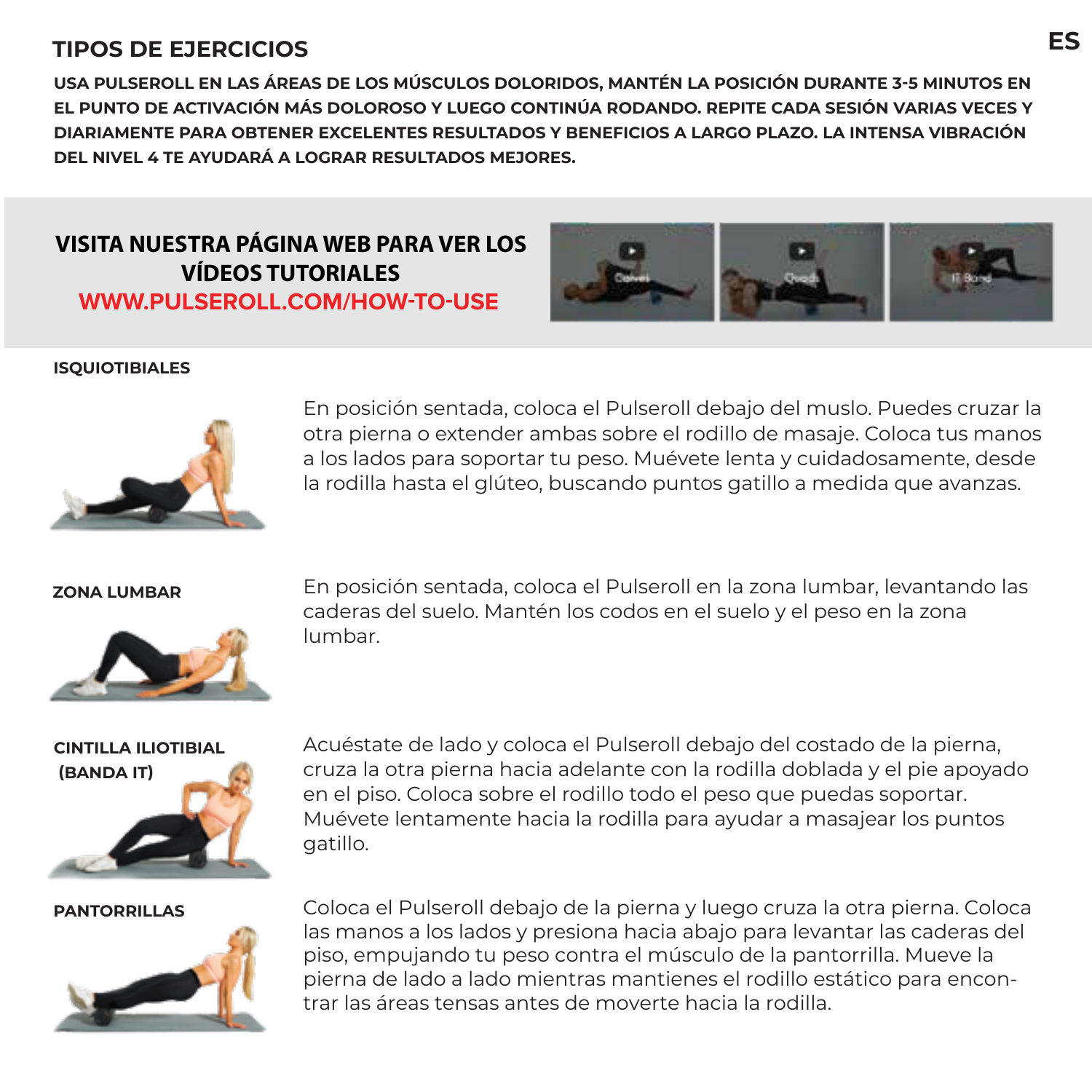

**HOMBROS** Coloca el Pulseroll debajo de los omóplatos y levanta las caderas del suelo para crear más presión si es necesario, con las manos en una posición relajada a los lados. Mantén las rodillas dobladas y los pies apoyados en el suelo. Muévete lentamente para encontrar las áreas tensas y mantén la posición hasta que la tensión disminuya.



**GLÚTEOS** Siéntate en el Pulseroll y desplaza tu peso hacia un lado. Muévete lentamente desde la parte superior del tendón hasta el área de los glúteos, buscando las áreas tensas y mantén la posición mientras dejas las manos en el piso para apoyarte. Repite del otro lado.



**CUÁDRICEPS** Tumbado boca abajo en el suelo, coloca el Pulseroll debajo de ambos cuádriceps, soporta tu peso usando tus antebrazos. Rueda lentamente desde la parte superior de la rodilla hasta la parte inferior de las caderas para masajear el área.

**CUÁDRICEP INDIVIDUAL** Tumbado boca abajo en el suelo, coloca el Pulseroll debajo del cuadrícep. Coloca la otra pierna hacia afuera, a tu lado. Usa tus antebrazos para soportar tu peso. Rueda sobre el cuádricep, manteniendo los antebrazos firmemente contra el suelo. Repite para la otra pierna.



**PLANCHA** Coloca el Pulseroll debajo de los antebrazos con los pies separados a lo ancho de los hombros y luego mantén la posición de la plancha mientras trabajas el core. La cabeza y la columna se mantienen neutrales durante el ejercicio. Mantén la posición durante 60 segundos.

**PLANCHA** Coloca el Pulseroll debajo de ambos pies y mantén la posición mientras trabajas el core. Estabiliza tu peso sobre los codos asegurándote de que estén colocados debajo de tu hombro. Mantén la posición durante 60 segundos.



**PIES** Sentado en una silla, coloca un pie de cada vez en el Pulseroll. Coloca tu pie firmemente mientras cambia el ángulo, para masajear la planta, el interior y el exterior del pie contra el rodillo. Si es necesario, presiona el otro pie en la parte superior para aumentar la presión. Repite para el otro pie.

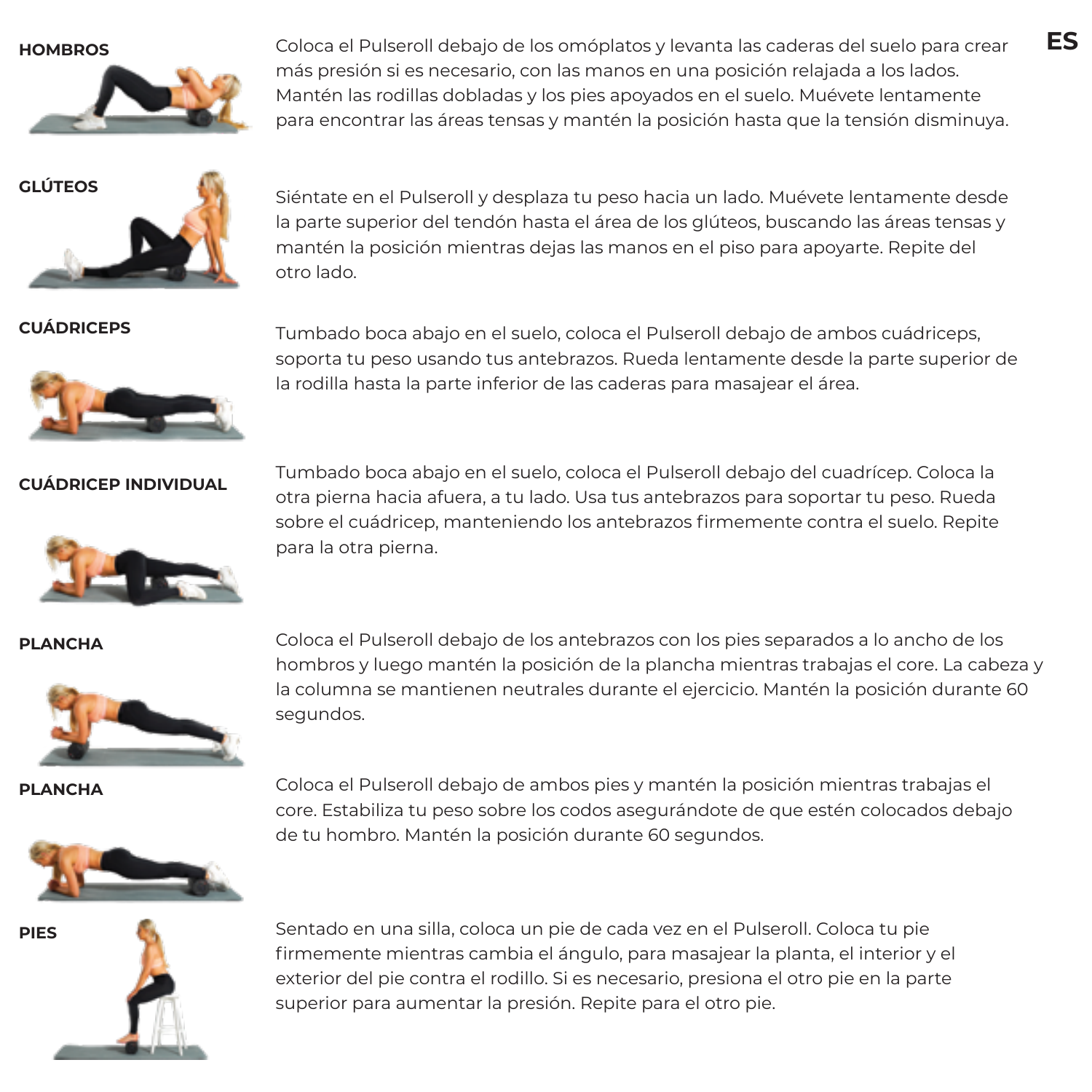

#### **CARGA LA PISTOLA DE MASAJE DURANTE 2 HORAS ANTES DE USARLA POR PRIMERA VEZ.**

#### **ACCIONAR TU PULSEROLL**

• Presiona el botón de encendido durante un breve tiempo para encender y durante 3 segundos para luego apagar.

- Para aumentar el nivel de vibración (Nivel 1-5), presiona el botón de encendido.
- Cada vez que presiones el botón de encendido, el nivel de vibración aumentará en 1 nivel.
- El nivel 4 producirá un nivel de pulso rítmico vibrante.
- El temporizador se detendrá automáticamente después de 10 minutos de uso constante.





| D                       | Presiona una vez en el indicador para                      | Nivel $\bigcirc$ 1500 rpm - Mode |
|-------------------------|------------------------------------------------------------|----------------------------------|
|                         | visualizar el indicador de nivel                           | Nivel $\bullet$ 2200 rpm - Mod   |
| $\overline{\mathbf{3}}$ | Los LED se iluminan para<br>indicar el nivel de intensidad | Nivel $\bullet$ 2700 rpm - Mod   |
| 3)                      | <b>Botón ON/OFF</b>                                        | Nivel 4 1500-3000 rpm            |
| 4)                      | <b>Ventilador</b>                                          | Nivel $\bullet$ 4300 rpm - Mod   |
|                         | <b>B</b> Entrada del cable de alimentación.                |                                  |

| Nivel 1500 rpm - Modo de bajo consumo           |
|-------------------------------------------------|
| Nivel 2200 rpm - Modo de potencia media         |
| Nivel <b>8</b> 2700 rpm - Modo de potencia alta |
| Nivel $\bullet$ 1500-3000 rpm - Modo de ritmo   |
| Nivel +300 rpm - Modo de potencia alta          |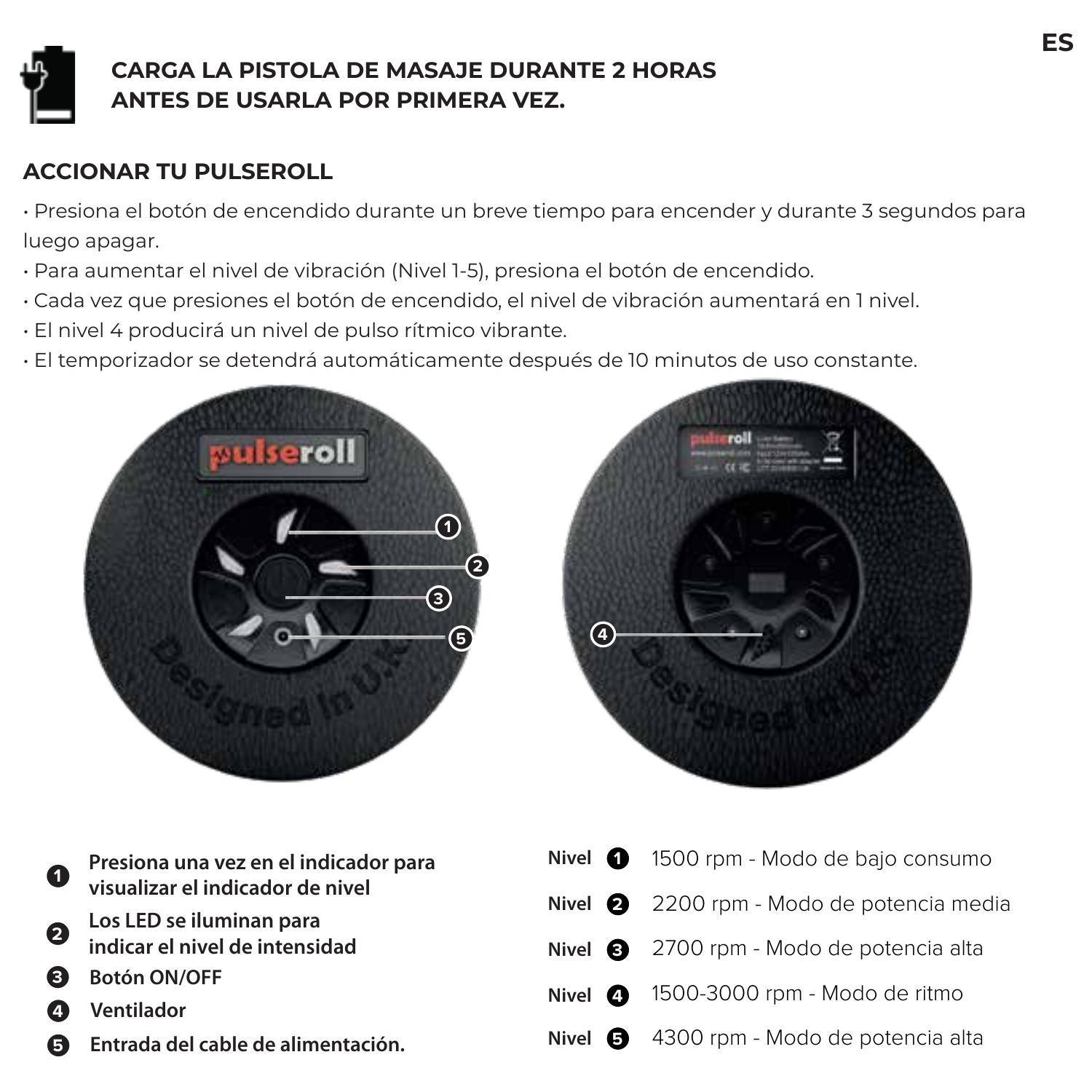#### **ANILLO DE MANDO A DISTANCIA PARA PRODUCTOS VIBRANTES PULSEROLL**

- **Botón ON/OFF 1 Cambio de la velocidad de vibración <b>11 1 1 2 2 2 2**
- **2 Correa de dedo**
- **3 Ranura de la batería**



El anillo de mando a distancia Pulseroll te permite encender, apagar y cambiar las velocidades de vibración de tus productos Pulseroll sin tener que alterar la posición o asumir posturas extrañas durante la recuperación muscular o el calentamiento.

#### **INSTRUCCIONES DE SEGURIDAD**

Asegúrate de leer atentamente las instrucciones de esta sección antes de usarlo. También te recomendamos que conserves este manual de instrucciones para futuras consultas.

#### **ADVERTENCIAS Y PRECAUCIÓN**

- No colocar ni dejar caer en agua u otro líquido.
- Se requiere una estrecha supervisión cuando se usa en niños menores de 10 años y personas enfermas o discapacitadas.
- El producto nunca debe ser utilizado por personas con condiciones médicas especiales o por personas en tratamiento médico sin antes consultar a su médico.
- Consulta también a tu médico en caso de embarazo, implantes mamarios o marcapasos, trastornos circulatorios, heridas, hematomas, inflamaciones o venas varicosas.
- Utiliza el producto sólo para el uso previsto como se describe en este manual.
- Desenchufa siempre el producto después de cargarlo y antes de usarlo.
- No lo uses de forma seguida durante más de 60 minutos. Se recomienda detener durante 20 minutos y luego reiniciar para asegurar una VIDA ÚTIL MÁS LARGA del producto.
- Mientras esté en funcionamiento, mantén el producto alejado del área del cuello.

## **MANTENIMIENTO Y LIMPIEZA**

Desenchufa antes de limpiar y luego límpialo sólo con una toalla o paño suave. No utilices cepillos, agentes de limpieza agresivos, gasolina o diluyentes. Seca suavemente el producto con un paño seco y limpio.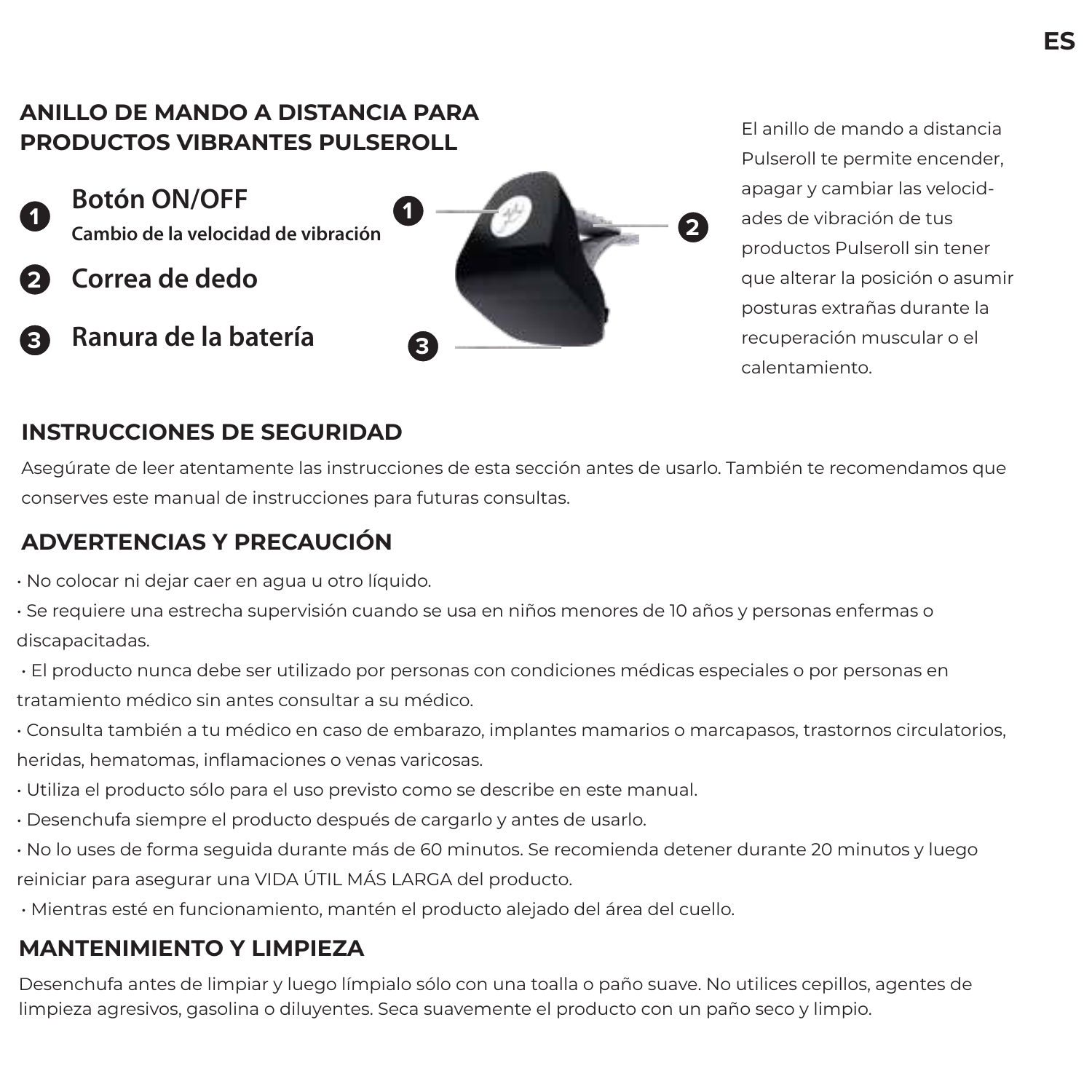No pongas nunca el producto en agua para limpiarlo y asegúrate siempre de que el agua o cualquier otro fluido no entre en el producto

No utilices el producto si tiene un cable o enchufe dañado; si no funciona correctamente, ponte en contacto con Pulseroll para discutir la reparación o el reemplazo. Las baterías integradas no están diseñadas para que el cliente las cambie o retire. Si ocurren problemas con la fuente de alimentación, ponte en contacto con Pulseroll. Si hay marcas de agua dentro del producto, es posible que la garantía no sea válida.

### **CARGA DE LA BATERÍA**

• Tu Pulseroll funciona con baterías de iones de litio (7,4 V, 2200 mAh)

• El producto no se carga a menos que se apague primero.

• Carga el producto antes de usarlo por primera vez hasta que el indicador de batería muestre que está completamente cargado.

• Para cargar las baterías por completo, el tiempo de carga será de aprox. 3 horas. Cuando está completamente cargado,

puedes usarlo hasta 6 horas (Nivel 1) o 2 horas (Nivel 4).

- Si la intensidad de la vibración cesa significativamente, apágalo y recargalo por completo.
- El producto se puede recargar en cualquier momento independientemente del nivel de la batería.
- El producto debe recargarse por completo al menos una vez cada 3 meses.

• Nunca enchufes ni quites el enchufe de la fuente de alimentación con las manos mojadas; puede causar una descarga eléctrica.

#### **FUENTE DE ALIMENTACIÓN**

• Utiliza el producto sólo con el voltaje especificado en el producto. Usando un voltaje más alto que el recomendado puede provocar un incendio o una descarga eléctrica.

• Inserta la fuente de alimentación en un enchufe sólo cuando el producto esté apagado.

• Utiliza únicamente la fuente de alimentación suministrada con tu Pulseroll.

• Carga el producto antes de usarlo por primera vez hasta que el indicador de batería muestre que está completamente

cargado.

• No cortes, retuerzas, dañes ni modifiques de ningún otro modo el cable de alimentación.

• Mantén la fuente de alimentación, el cable y el producto alejados del calor, superficies calientes, humedad y

líquidos.

• No toques la fuente de alimentación cuando estés parado en el agua y toma siempre el enchufe con las

manos secas.

• No toques el producto o la fuente de alimentación si cae al agua cuando está enchufado. Desconecta el

enchufe y la fuente de alimentación de la toma inmediatamente.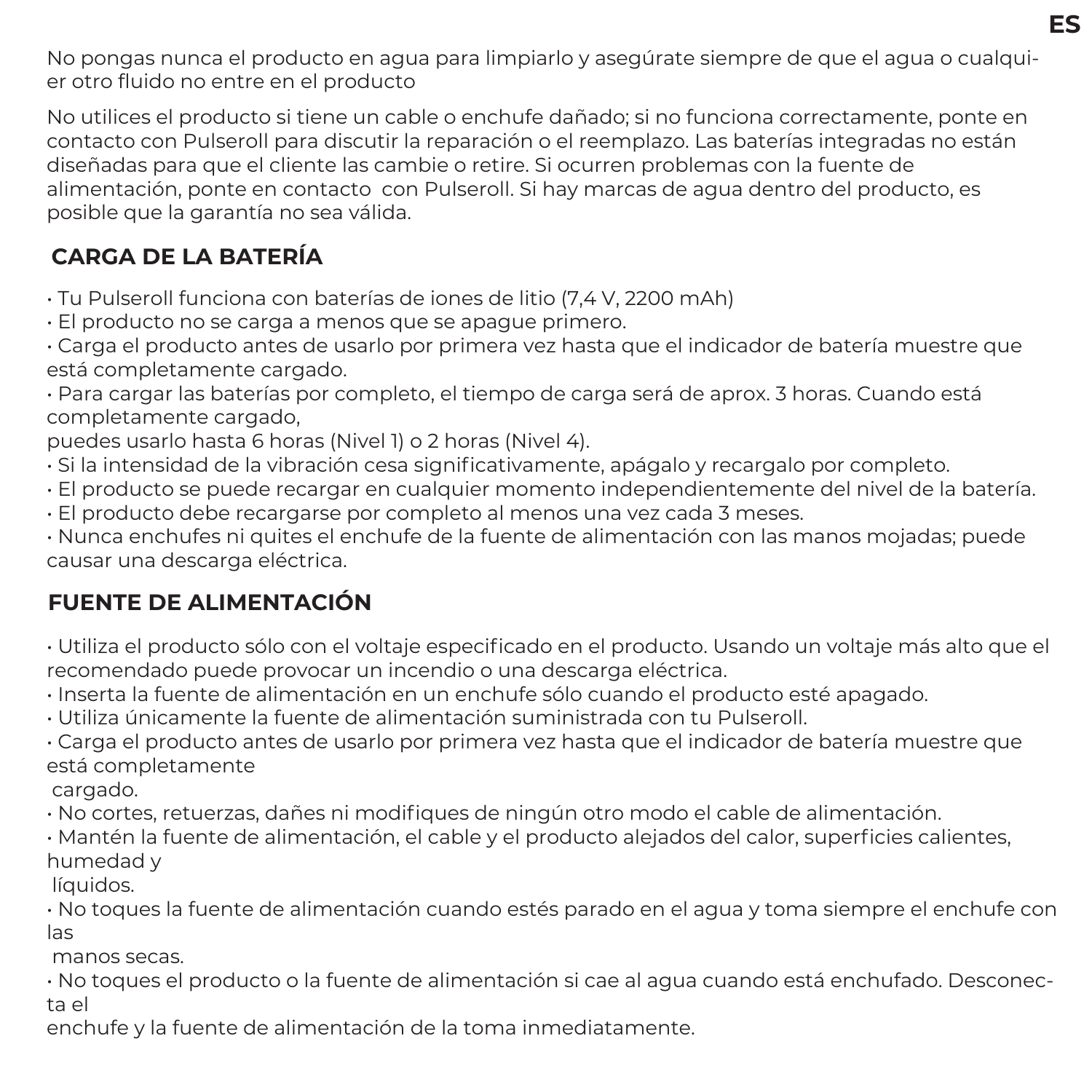#### **GARANTÍA DEL PRODUCTO / REPARACIÓN Y REEMPLAZO**

Pulseroll garantiza que este producto está libre de defectos de material o mano de obra durante un período de un año a partir de la fecha de compra original al por menor. Esta garantía está disponible sólo para el comprador original y solo si se compra a un distribuidor o revendedor autorizado por Pulseroll. Si tu producto se encuentra defectuoso durante el período de garantía, Pulseroll, a su discreción, reparará el producto o lo reemplazará por un modelo nuevo o reacondicionado en fábrica o sustancialmente equivalente. Esta garantía se aplica sólo a la carcasa externa del producto, los componentes internos y el cargador.

### **LA GARANTÍA ESTÁ SUJETA A LOS TÉRMINOS A CONTINUACIÓN:**

- Pulseroll debe ser notificado del defecto.
- Se debe presentar comprobante de compra.

• La garantía quedará anulada si el producto es modificado, mal utilizado o reparado por una persona no autorizada.

- La garantía después de la reparación no se extenderá más allá del período original de un año.
- Todas las piezas de repuesto serán nuevas o reacondicionadas.
- El cliente deberá pagar los gastos postales.
- La garantía debe activarse a través de pulseroll.com/warranty

#### **LA GARANTÍA NO CUBRE**

• Daños por voltaje de suministro de energía inadecuado, accidente, incendio, inundación u ocurrencia natural.

Daños resultantes de un uso inadecuado o de un uso o condiciones anormales; almacenamiento inadecuado. Transporte o manipulación brusca; exposición a la humedad o un ambiente donde puede ocurrir corrosión; negligencia y abuso; derrames de alimentos y líquidos.

#### **FORMACIÓN PULSEROLL**



La formación Pulseroll es ideal para clientes y profesionales que recomiendan nuestros productos, incluso para alguien que ha comprado los productos y simplemente le gustaría saber más. Esto asegura que todos los que tomen la formación conozcan las mejores formas de obtener los máximos beneficios del rodillo y de la pelota de masaje en forma de cacahuete, que finalmente se transmitirán a los clientes.t

Alternativamente, visita pulseroll.com para obtener más tutoriales y guías prácticas.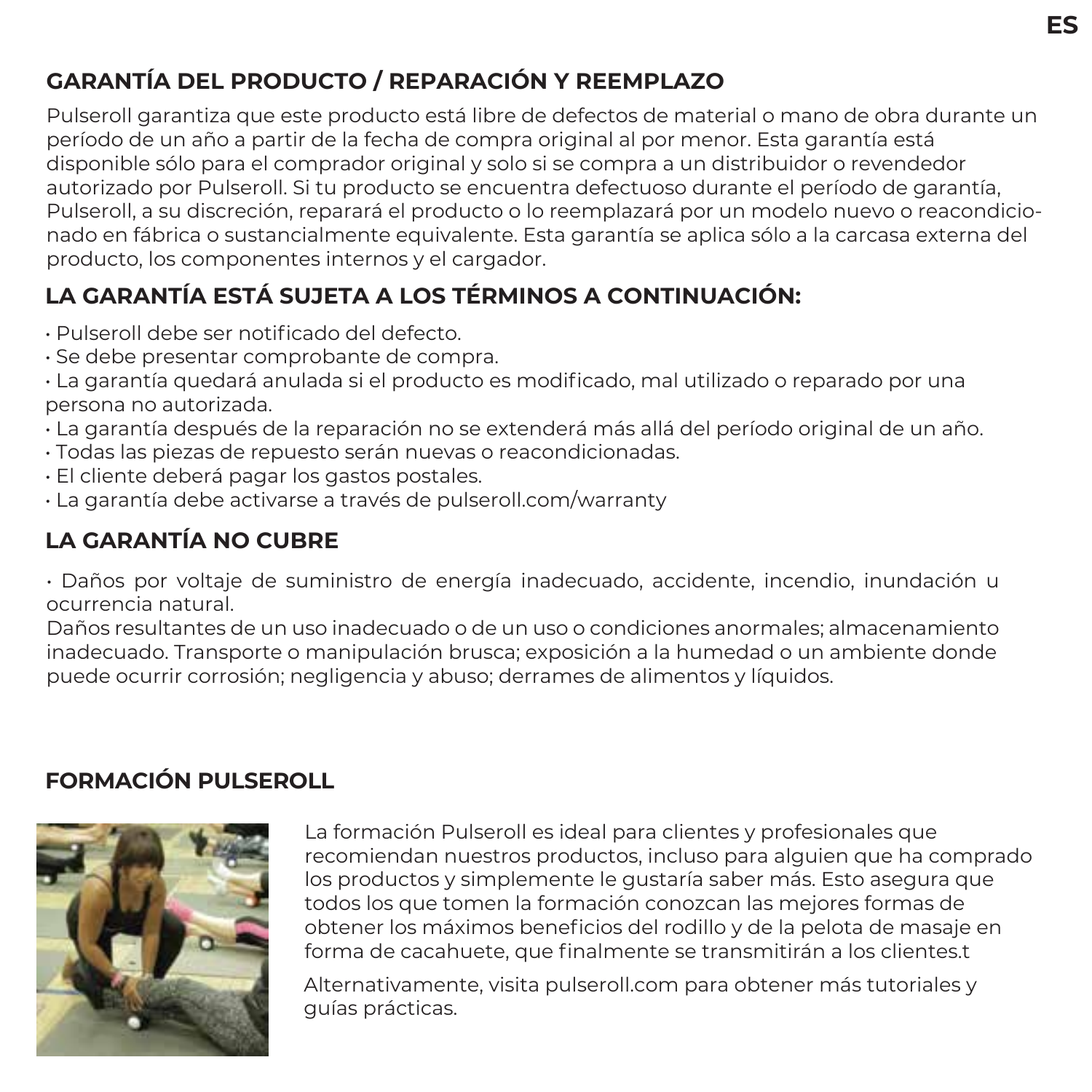

#### **Chers clients**

J'aimerais vous remercier personnellement pour votre commande chez Pulseroll et vous féliciter pour avoir pris le temps d'investir dans votre santé et votre bien-être.

En tant que marque, nous essayons toujours de nous améliorer et vous donner la meilleure expérience d'achat possible. Nous passons des heures innombrables à développer et tester nos produits, en mettant les besoins du client, vos besoins, au sommet de notre liste des priorités.

Nous apprécions toujours les retours de nos clients et aimerions lire les votre et voir des témoignages de votre utilisation de Pulseroll sur toutes nos plateformes multimédia.

**Paul McCabe** -Créateur et PDG

#### **LA NOUVELLE GÉNÉRATION D'ENTRAÎNEMENT PAR VIBRATION ET RÉCUPÉRATION**

**Proveedores oficiales** 









**WWW.PULSEROLL.COM/WARRANTY**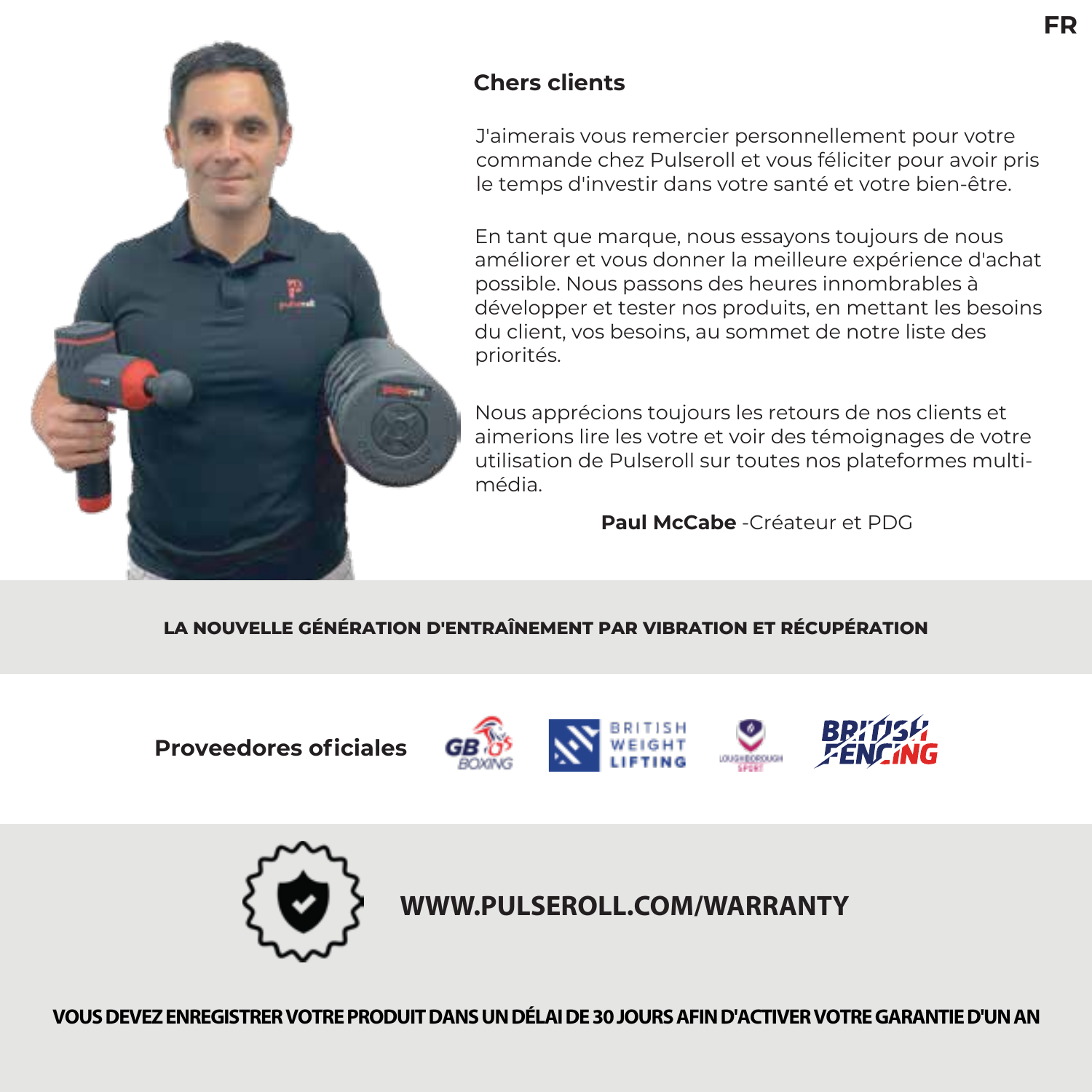#### pulseroll **Avantages**



|   | Construit avec une batterie rechargeable        |    | Multiples réglages de vitesse                              |
|---|-------------------------------------------------|----|------------------------------------------------------------|
|   | Scientifiquement prouvé                         | ā. | Approuvé par les kinés et les athlètes profession-<br>nels |
|   | Réduit les courbatures                          |    | Récupération rapide après l'entraînement                   |
|   | Augmente la circulation sanguine                |    | Élimine l'acide lactique                                   |
| O | Utilisé par les masseurs-kinésithérapeu-<br>tes |    | Facile à transporter et léger                              |
|   | Réduit les douleurs musculaires                 | Э  | Récupération plus rapide après une<br>blessure             |

Les produits vibrants Pulseroll sont la nouvelle génération d'échauffement et d'aide à la récupération pour tous les types d'athlètes et les amoureux du fitness. La combinaison de pression et vibration aide à réduire la rigidité musculaire, augmente la souplesse et réduit les courbatures (DMAR) après ta séance d'entraînement.

En soulageant les douleurs musculaires de longue date dans des zones comme le bas du dos, les jambes, les bras, les pieds, le cou et les épaules. La vibration crée de la chaleur qui force du sang frais dans les zones affectées

Pulseroll marche comme une plateforme vibrante en massant doucement vos zones douloureuses (les points de douleur) et en vous offrant la sensation bénéfique et relaxante que vous pourriez ressentir grâce un massage sportif profond. Cela vous aidera à réaliser votre séance de kiné ou de massages tout en restant confortablement chez vous.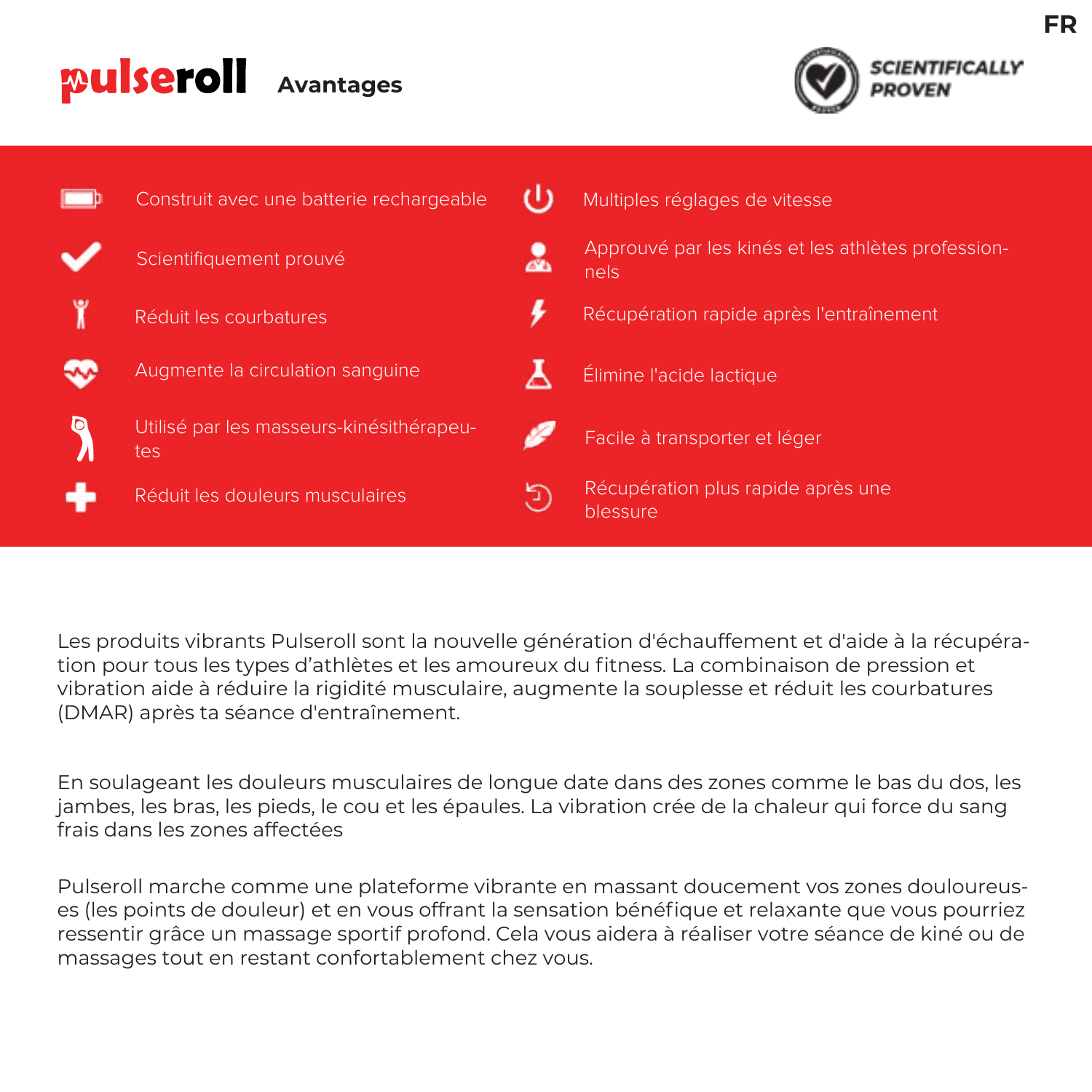#### **EXEMPLES D'EXERCICES**

**UTILISEZ LE PULSEROLL SUR VOS ZONES MUSCULAIRES DOULOUREUSES, GARDEZ-LE DE 3 À 5 MINUTES SUR LES POINTS PLUS DOULOUREUX ET APRÈS CONTINUEZ À LE ROULER. RÉPÉTEZ CETTE OPÉRATION QUOTIDIENNEMENT ET PLUSIEURS FOIS PAR SÉANCE AFIN D'OBTENIR DES BÉNÉFICES ET DES RÉSULTATS À LONG TERME. LA VIBRATION INTENSIVE DE NIVEAU 4 VOUS AIDERA À OBTENIR DE MEILLEURS RÉSULTATS.**

#### **POUR ACCEDER AUX TUTORIELS VIDÉOS VEUILLEZ VISITER NOTRE SITE WEB WWW.PULSEROLL.COM/HOW-TO-USE**



#### **MUSCLE ISCHIO JAMBIER**



En position assise, placez le Pulseroll sous l'arrière de votre cuisse. Vous pouvez croiser votre autre jambe ou avoir les deux étendues sur le rouleau en mousse. Placez vos mains à vos côtés pour soutenir votre poids. Déplacez-vous lentement et attentivement du genou vers le dessous du fessier pour trouver au fur et à mesures les points de douleur.



**BAS DU DOS** Placez le Pulseroll sous le bas du dos en position assise afin de soulever vos hanches du sol. Gardez vos coudes sur le sol et maintenez votre poids dans le bas du dos.

**TRACTUS ILIO-TIBIALE (TIT)**

Allongez-vous sur le côté et placez le Pulseroll sous le côté de la jambe, croisez l'autre jambe devant en ayant le genou plié et le pied plat sur le sol. Placez le poids que vous penses pouvoir tolérer sur le rouleau. Déplacez-vous doucement vers le genou et frayez un chemin pour vous aider à masser vos points de douleur.



**MOLLETS** Placez le Pulseroll sous votre mollet et croisez l'autre jambe par-dessus. Placez vos mains à vos côtés et pressez vers le bas afin de soulever vos hanches du sol, en poussant votre poids contre le muscle du mollet. Déplacez votre jambe d'un côté à l'autre en maintenant le rouleau statique afin de trouver vos zones raides avant de vous déplacer vers le genou.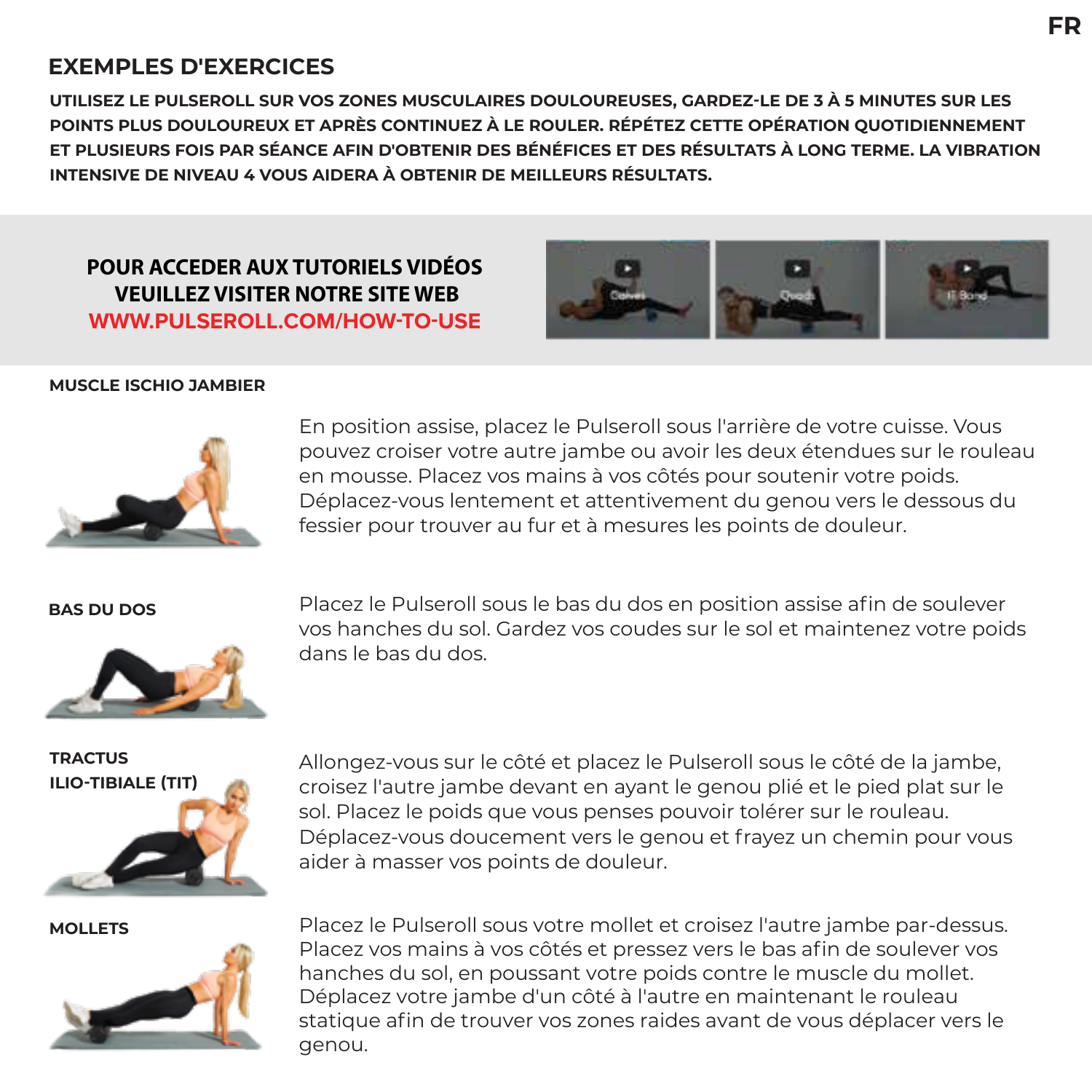

**ÉPAULES** Placez le Pulseroll sous vos omoplates et soulevez vos hanches du sol afin de créer, si nécessaire, une pression majeure et en ayant vos mains dans une position détendue à vos côtés. Gardez vos genoux pliés et vos pieds plats sur le sol. Déplacez-vous doucement afin de cibler les zones raides et restez sur elles jusqu'à ce que la raideur s'atténue.



**FESSES**<br>Asseyez-vous sur le Pulseroll et déplacez votre poids sur un côté. Déplacez-vous doucement du haut de votre tendon jusqu'en bas, afin de cibler les zones raides. Restez sur elles tout en maintenant vos mains sur le sol pour avoir du support. Répétez de l'autre côté.



**QUADRICEPS** Une fois allongés par terre sur le ventre, positionnez le Pulseroll sous vos deux quadriceps, en soutenant votre poids avec vos avant-bras. Roulez doucement du dessus de votre genou vers le dessous des hanches afin de masser cette zone.

**UN SEUL QUADRICEPS** Une fois allongé par terre sur le ventre, positionnez le Pulseroll sous un seul quadriceps. Positionnez l'autre jambe vers l'extérieur sur un côté. Utilisez vos avant-bras pour soutenir votre poids. Roulez sur le quadriceps, en gardant vos avant-bras stables sur le sol. Répétez avec l'autre jambe.





**PLANCHE** Placez le Pulseroll sous vos avant-bras avec les pieds à la largeur des épaules, puis restez en position de planche en maintenant votre position de gainage tout le long. Gardez votre tête et votre colonne vertébrale neutre tout le long de l'exercice. Essayez de garder cette position pendant 60 secondes.





**PIEDS** En étant assis sur une chaise avec le bas du dos soutenu, mettez un pied à la fois sur le Pulseroll. Posez votre pied fermement tout en changeant d'angle pour permettre aux parties centrale, interne et externe de votre pied de se masser contre le rouleau. Appuyez avec votre pied dessus afin d'ajouter de la pression, si nécessaire. Répétez avec l'autre pied.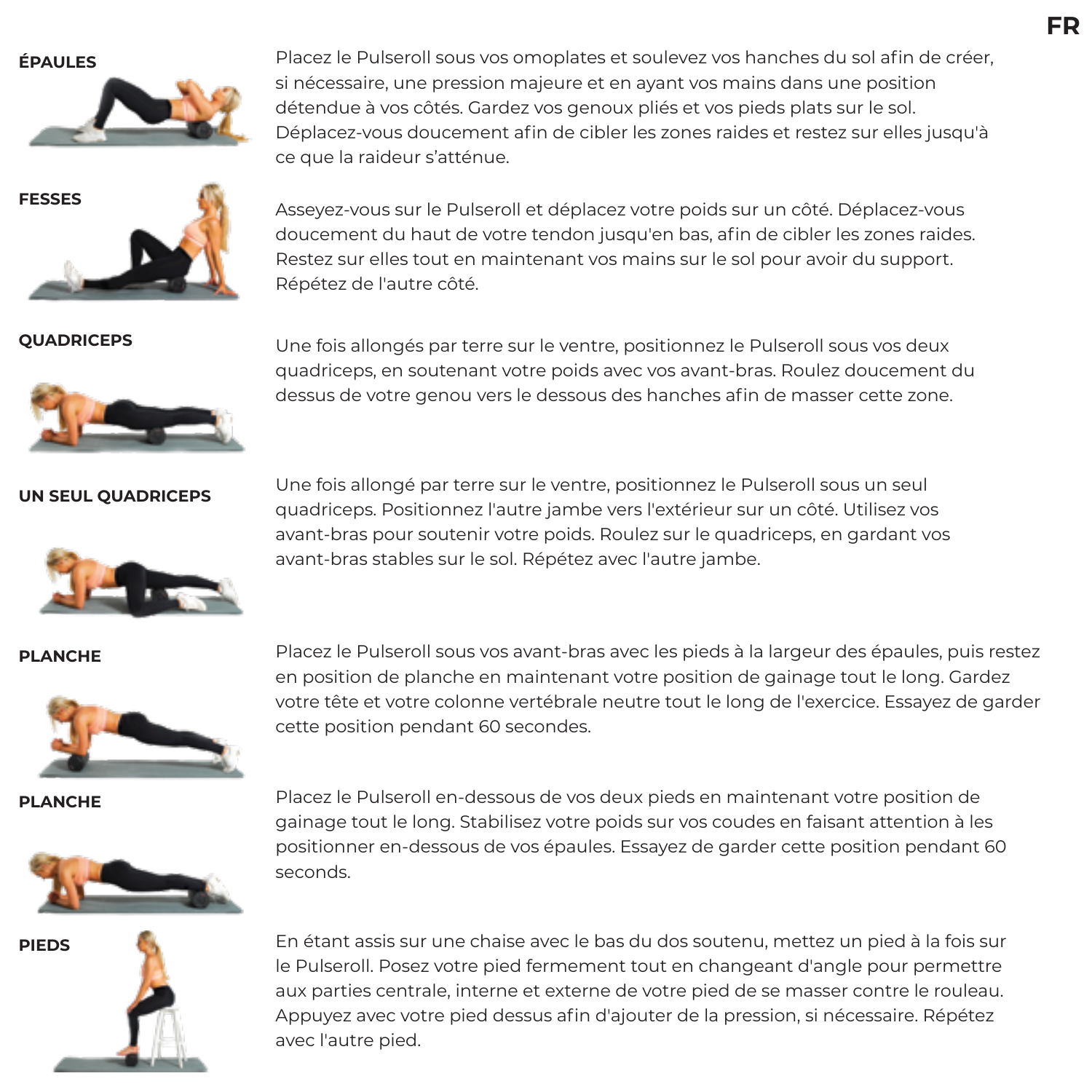

#### **VEUILLEZ CHARGER LE PISTOLET DE MASSAGE PENDANT 2 HEURES AVANT DE L'UTILISER POUR LA PREMIÈRE FOIS**

### **ACTIVATION DE VOTRE PULSEROLL**

• Appuyez sur le bouton d'alimentation pendant quelques instants afin de l'allumer et puis pendant 3 secondes afin de l'éteindre.

- Afin d'augmenter le niveau de vibration (Niveau 1 5), appuyez sur le bouton d'alimentation.
- Chaque fois que vous appuyez sur le bouton d'alimentation, le niveau de vibration augmentera d'un niveau.
- Le niveau 4 produira un niveau de pulsation rythmique.

•Le minuteur s'éteindra automatiquement après 10 minutes d'utilisation constante





| $\blacksquare$ | Appuyez sur le bouton d'alimentation une<br>seule fois pour visualiser l'indicateur<br>du niveau de batterie. | Niveau |
|----------------|---------------------------------------------------------------------------------------------------------------|--------|
| 0              | Les lumières LED indiquent le<br>niveau d'intensité.                                                          | Niveau |
| G              | Ein- / Ausschalter                                                                                            | Niveau |
| (4             | Ventilateur                                                                                                   | Niveau |

**5 Prise de recharge électrique**

|                              | Niveau 1500 tr/min - Mode Faible Puissance    |
|------------------------------|-----------------------------------------------|
|                              | Niveau 2 2200 tr/min - Mode Puissance Moyenne |
|                              | Niveau 3 2700 tr/min - Mode Modéré            |
| Niveau $\bullet$             | 1500 - 3200 tr/min - Mode Rythme              |
| Niveau $\boldsymbol{\Theta}$ | 4300 tr/min - Mode Haute Puissance            |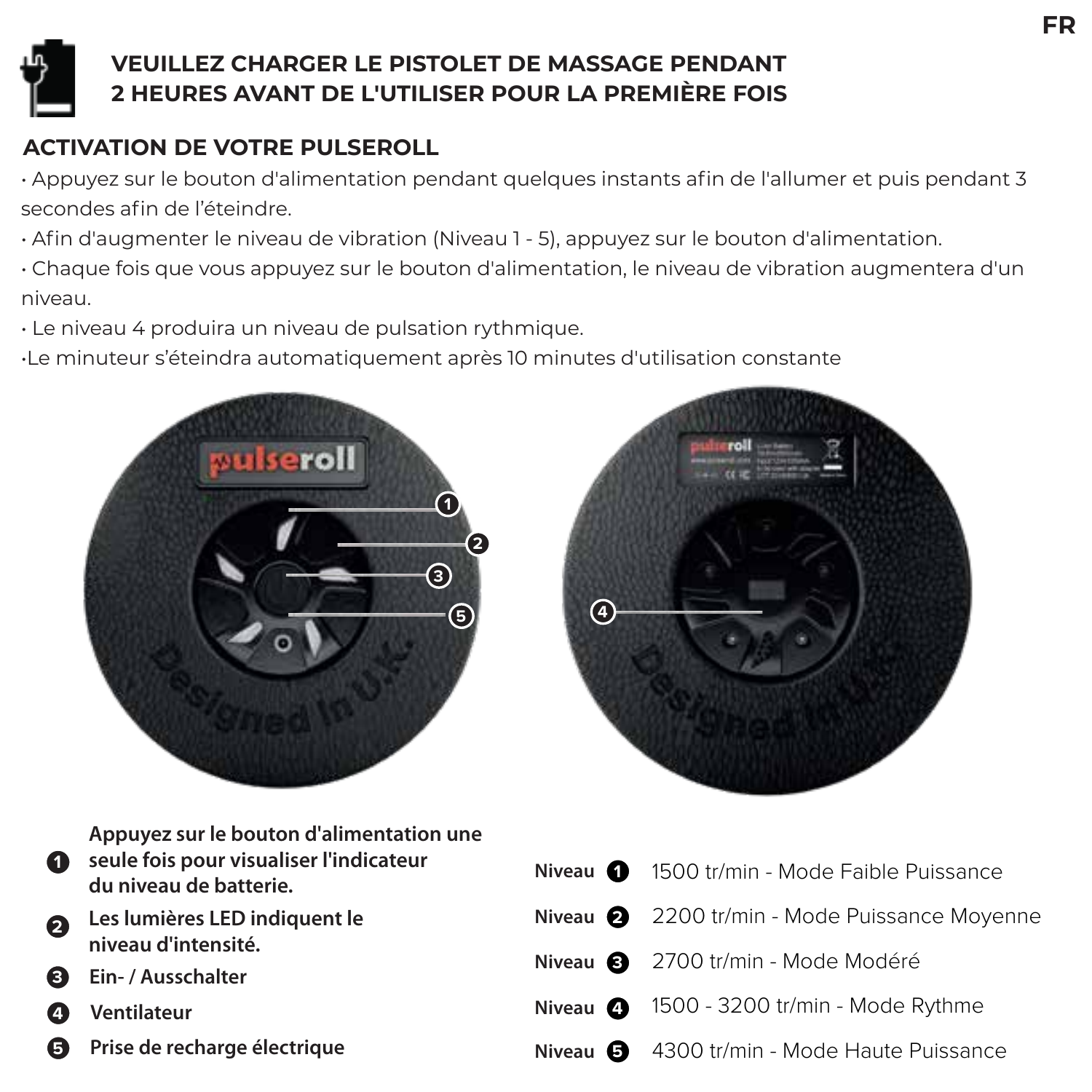#### **BAGUE CONNECTÉE POUR LES PRODUITS PULSEROLL VIBRANTS**

- - **ALLUMER / ÉTEINDRE**
- **2 Ceinture pour le doigt**
- **3 3 Emplacement pour la batterie**



La bague connectée Pulseroll vous permet d'allumer et d'éteindre votre appareil et de parcourir les vitesses de vibration de vos produits Pulseroll sans avoir besoin d'ajuster votre position ou de vous étirer de manière maladroite pendant votre récupération ou votre routine d'échauffement.

#### **CONSIGNES DE SÉCURITÉS IMPORTANTES**

Assurez-vous de lire attentivement cette partie avant de procéder à l'utilisation. Nous vous recommandons d'ailleurs de conserver ce manuel pour des future consultations.

#### **AVERTISSEMENTS ET PRÉCAUTIONS**

- Ne pas placer ni faire tomber dans l'eau ou dans un autre liquide.Ne pas placer ni faire tomber dans l'eau ou dans un autre liquide.
- Une surveillance étroite est nécessaire quand l'appareil est utilisé par ou sur un enfant de moins de 10 ans, une personne malade ou une personne handicapée.
- Le produit ne doit jamais être utilisé par des personnes avec des problèmes de santé ou par des personnes sous traitement médical sans consultation médicale.
- Consultez votre médecin aussi si vous êtes enceinte, vous avez des prothèses mammaires ou un pacemaker, si vous avez des troubles circulatoires, des blessures, des contusions, des inflammations ou des veines variqueuses.
- Utilisez le produit seulement pour l'utilisation prévue décrite dans ce manuel.
- Débranchez toujours le produit après l'avoir chargé ou quand vous vous apprêtez à l'utiliser.
- Ne pas l'utiliser continuellement pendant plus que 60 minutes. Nous vous recommandons de l'arrêter perdant 20 minutes avant de le redémarrer afin d'assurer une plus longue durée de vie à l'appareil.

Gardez le produit loin de la zone du cou quand il est en fonctionnement.

#### **ENTRETIEN ET NETTOYAGE**

Débranchez l'appareil avant de le nettoyer et nettoyiez-le seulement avec une serviette ou un chiffon. Ne pas utiliser de brosses, de produits de nettoyage agressifs, de l'essence ou des diluants.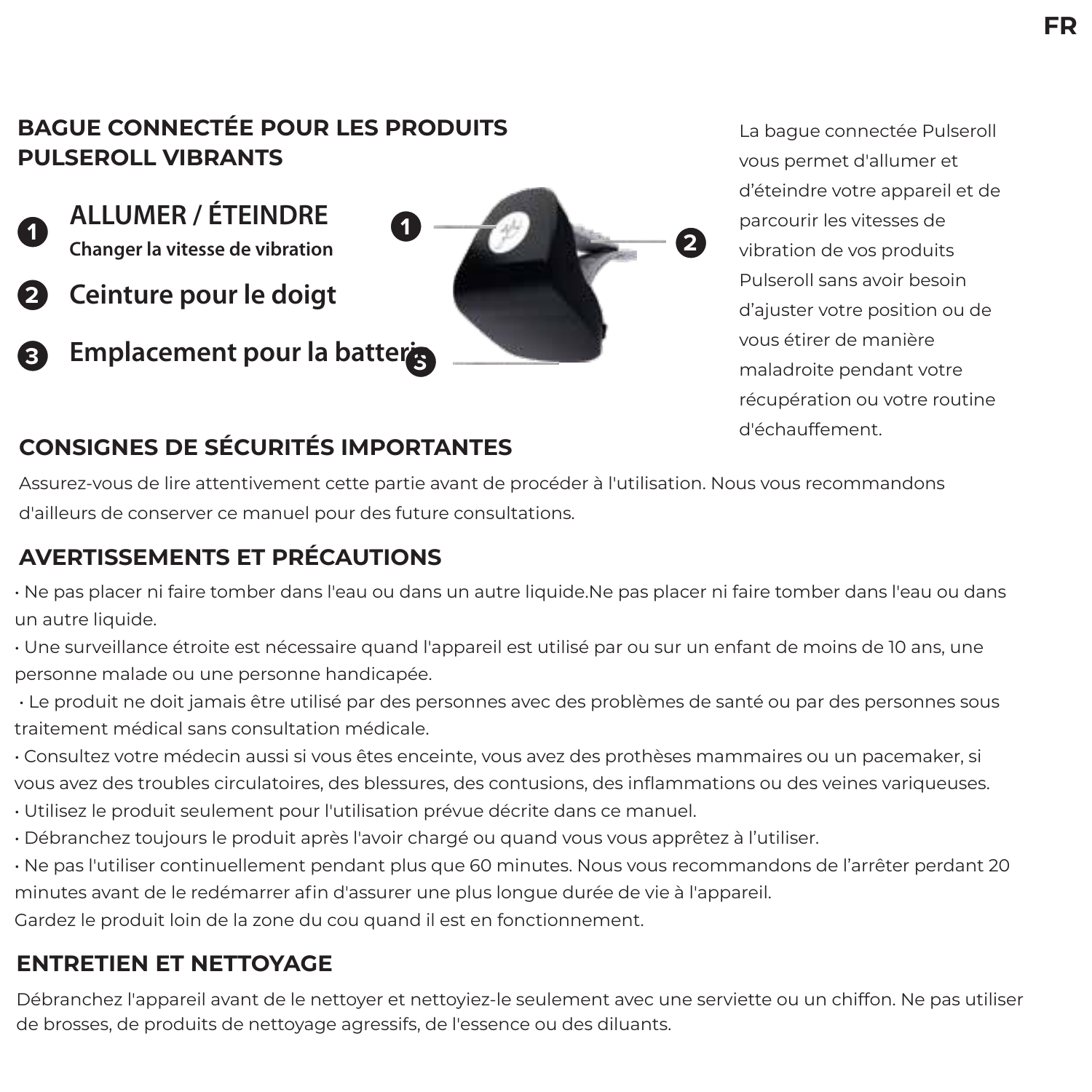Ne jamais mettre le produit dans l'eau pour le nettoyer et s'assurer toujours que l'eau ou toute autres fluides ne puissent pas rentrer dans le produit.

Ne pas utiliser le produit si le câble ou la prise sont abîmés ; s'il ne marche pas correctement, contactez Pulseroll pour discuter d'une possible réparation ou d'un remplacement. Les batteries intégrées ne sont pas conçues pour être échangées ou enlevées par le client. Si jamais vous rencontrez un problème avec l'alimentation électrique, contactez Pulseroll. Si des traces d'eau sont présentes dans le produit, la garantie sera annulée.

#### **CHARGEMENT DE LA BATTERIE**

�Votre Pulseroll fonctionne avec des batteries lithium-ion (7.4V, 2200mAh).

�Le produit ne se chargera pas s'il n'a pas été éteint.

�Chargez le produit avant de l'utiliser pour la première fois, jusqu'à ce que l'indicateur de batterie indique qu'il est complètement chargé.

�Pour charger complètement les batteries, le temps de charge sera d'environ 3 heures. Lorsqu'il est complètement chargé, vous pouvez l'utiliser jusqu'à 6 heures (niveau 1) ou 2 heures (niveau 4). ·Si l'intensité des vibrations diminue de manière significative, éteignez-le et rechargez-le complètement.

�Le produit peut être rechargé à tout moment quel que soit le niveau de la batterie.

�Le produit doit être complètement rechargé au moins une fois tous les 3 mois.

�Ne jamais brancher ou débrancher la prise d'alimentation avec les mains mouillées, cela peut provoquer un choc électrique.

### **ALIMENTATION ÉLECTRIQUE**

•Utilisez le produit uniquement avec la tension spécifiée sur l'appareil. L'utilisation d'une tension supérieure à celle recommandée peut provoquer un incendie ou un choc électrique.

•Insérez le bloc d'alimentation dans une prise uniquement lorsque le produit est éteint.

•Utilisez uniquement le bloc d'alimentation fourni pour votre Pulseroll.

•Chargez le produit avant de l'utiliser pour la première fois, jusqu'à ce que l'indicateur de batterie indique qu'il est complètement chargé.

cargado.

•Ne pas couper, plier, endommager ou modifier le cordon d'alimentation.

•Gardez toujours le bloc d'alimentation, le câble et le produit loin de la chaleur, des surfaces chaudes, de l'humidité et des liquides.

líquidos.

•Ne pas toucher le bloc d'alimentation lorsque vous êtes dans l'eau et saisissez toujours la prise avec les mains sèches.

manos secas.

•Ne pas toucher le produit ou le bloc d'alimentation s'il tombe dans l'eau lorsqu'il est branché en charge. Retirez immédiatement la prise d'alimentation et le bloc d'alimentation de la prise électrique.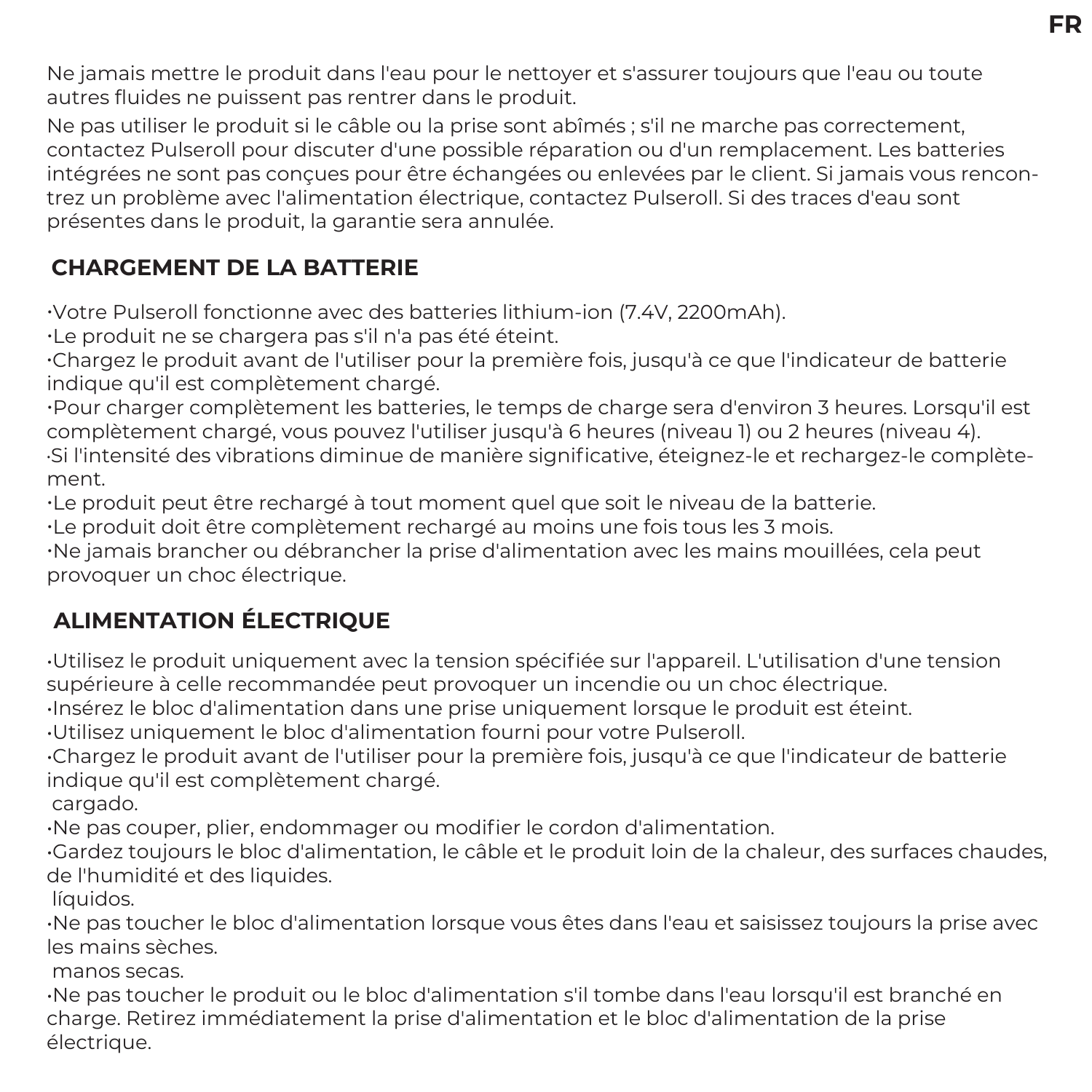#### **GARANTIE / RÉPARATION ET REMPLACEMENT DU PRODUIT**

Pulseroll garantit que ce produit est exempt de défauts de matériaux ou de fabrication pendant une période d'un an à compter de la date d'achat du produit original. Cette garantie n'est disponible que pour l'acheteur d'origine et uniquement si elle est achetée auprès d'un distributeur ou revendeur Pulseroll agréé. Si votre produit s'avère défectueux pendant la période de garantie, Pulseroll réparera à sa discrétion le produit ou le remplacera par un modèle neuf ou reconditionné en usine ou sensiblement équivalent. Cette garantie s'applique uniquement à la coque externe du produit, aux composants internes et au chargeur.

#### **LA GARANTIE EST SOUMISE AUX CONDITIONS SUIVANTES :**

•Pulseroll doit être informé du défaut.

•Une preuve d'achat doit être présentée.

•La garantie sera annulée si le produit est modifié, mal utilisé ou réparé par une personne non autorisée.

•La garantie après réparation ne sera pas prolongée au-delà de la période initiale d'un an.

•Toutes les pièece de rechange seront neuves ou reconditionnées.

•Les frais de port sont à la charge du client.

•La garantie doit être activée via pulseroll.com/warranty

#### **LA GARANTIE NE COUVRE PAS**

• Daños por voltaje de suministro de energía inadecuado, accidente, incendio, inundación u ocurrencia natural.

•Les dégâts résultant d'une mauvaise utilisation et d'une utilisation ou de conditions anormales ; stockage inapproprié, transport et manutention brutale ; exposition à l'humidité ou à un environnement où la corrosion peut se produire ; négligence et abus ; nourriture et tout déversement de liquides.

#### **FORMATION PULSEROLL**



La formation Pulseroll est l'idéale pour les clients et les professionnels qui recommandent ces produits à leur clientèle, ou même pour ceux qui ont acheté ces produits et qui souhaitent simplement en savoir plus. Cela garantit à tous ceux qui suivent la formation de connaître les meilleurs moyens pour tirer le maximum d'avantages du rouleau et de la balle de massage cacahuète, qui seront finalement vendus aux clients.

Vous pouvez également visiter pulseroll.com pour d'autres tutoriels et mode d'emplois.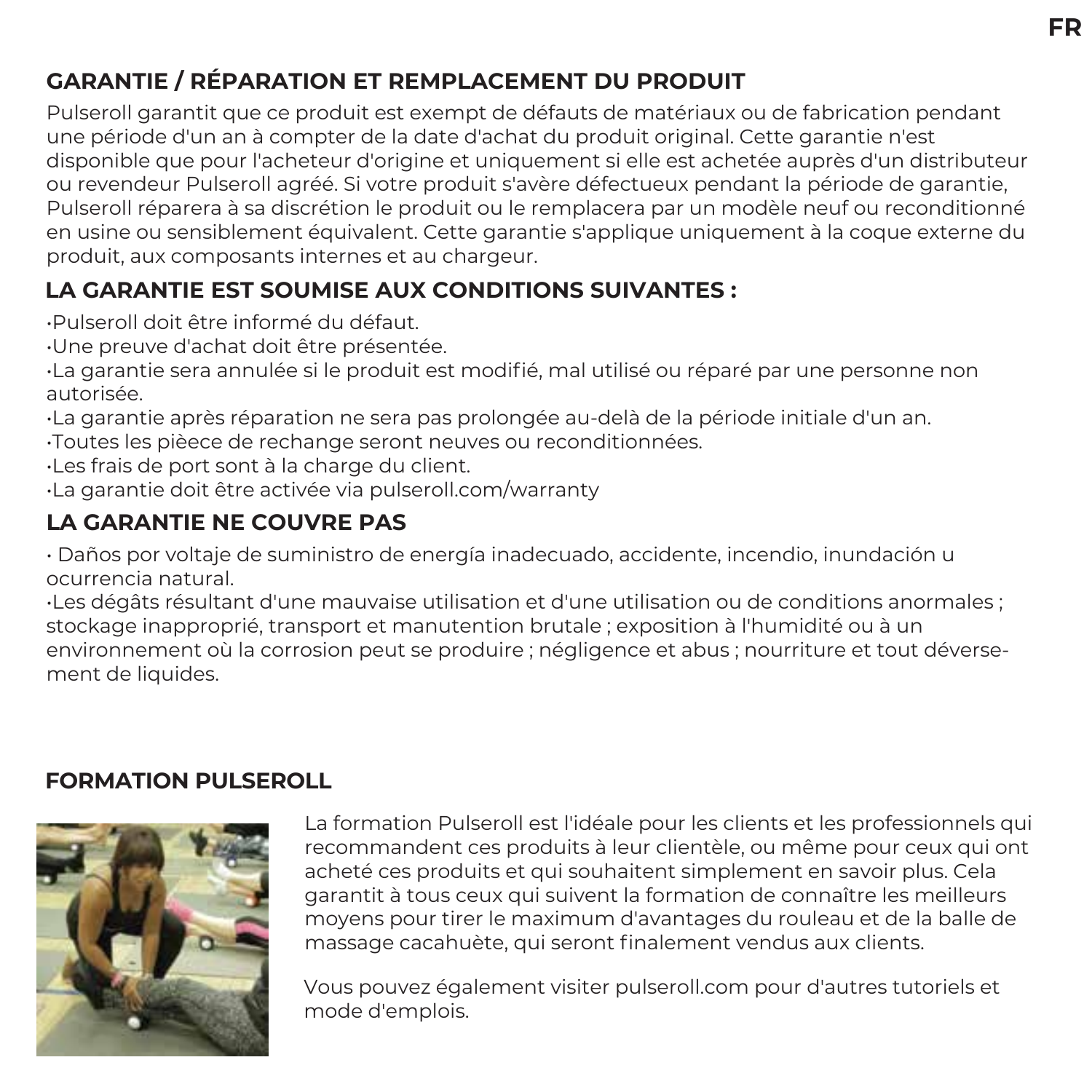

#### **Caro cliente**

Ci tengo a ringraziarti personalmente per aver acquistato il tuo Pulseroll. È bello sapere che stai investendo parte del tuo tempo per la tua salute e il tuo benessere.

Come marca cerchiamo sempre di migliorarci per offrirti la migliore esperienza possibile. Dedichiamo innumerevoli ore allo sviluppo del prodotto e alla ricerca, mettendo le tue esigenze, caro cliente, al primo posto nella lista delle nostre priorità.

I feedback dei clienti sono sempre ben accetti e ci piacerebbe leggere anche le tue recensioni e vedere le foto di te mentre usi il tuo Pulseroll sulle nostre piattaforme.

**Paul McCabe** -Fondatore e CEO

#### **LA NUOVA GENERAZIONE DI ALLENAMENTO E RECUPERO CON VIBRAZIONI**

**FORNITORI UFFICIALI** 









**WWW.PULSEROLL.COM/WARRANTY**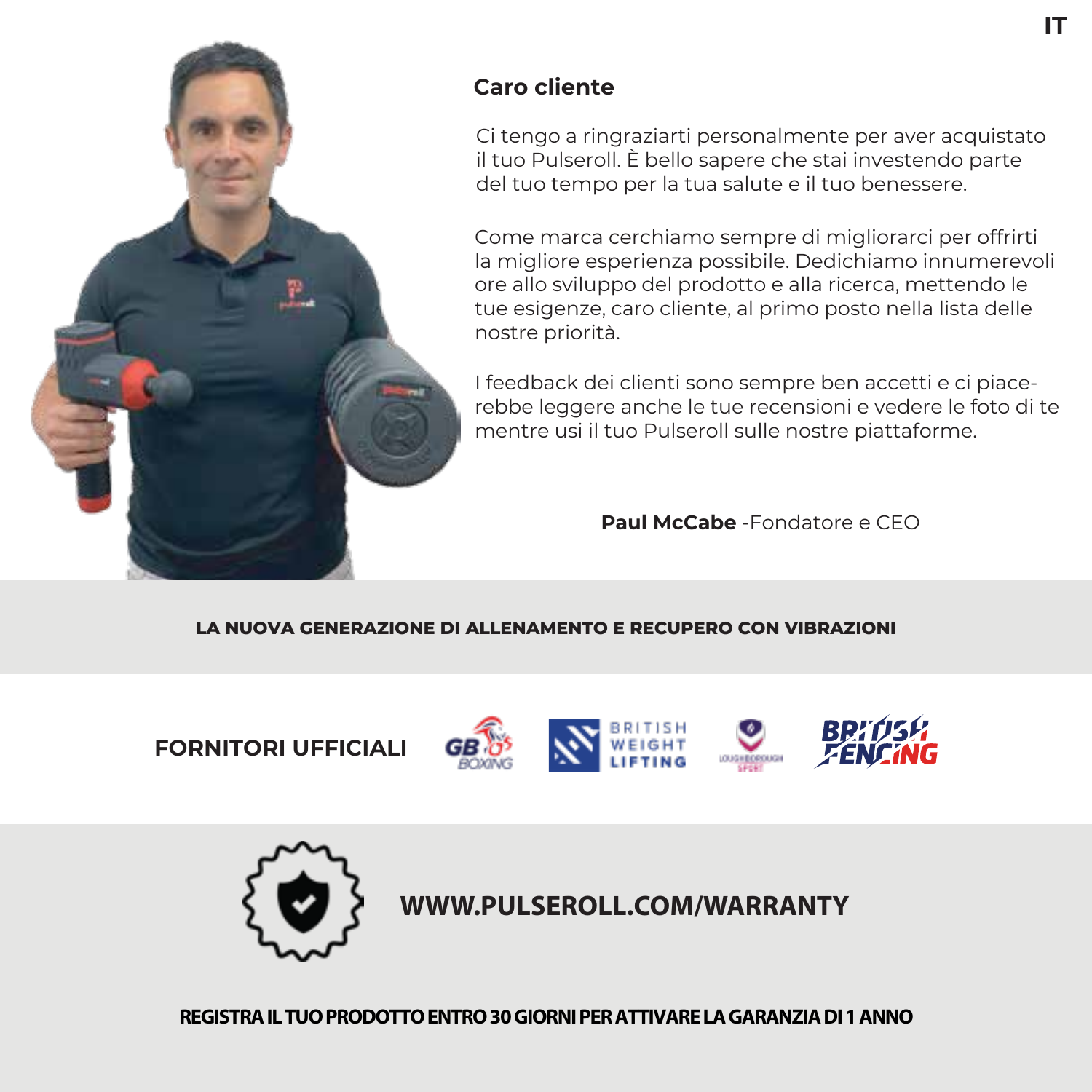#### pulseroll **Benefici**





I prodotti vibranti Pulseroll sono la prossima generazione di attrezzi per il riscaldamento e il recupero muscolare destinato ad atleti di tutti i livelli e agli appassionati di fitness. La combinazione di pressione e vibrazione aiuta a ridurre la rigidità muscolare, ad aumentare la flessibilità e a ridurre l'indolenzimento muscolare a insorgenza ritardata (DOMS) dopo la sessione di allenamento.

Porta sollievo in caso di dolori muscolari di lunga durata in aree come la zona lombare, gambe, braccia, piedi, collo e spalle. La vibrazione crea calore che spinge il sangue nuovo verso le aree affette dal dolore, riducendo quindi il tempo di recupero dagli allenamenti.

Pulseroll funziona come una pedana vibrante che massaggia delicatamente le aree dolenti (trigger points) apportando gli stessi benefici e la sensazione rilassante che riceveresti da un massaggio sportivo. Grazie al tuo Pulseroll riuscirai a realizzare la tua sessione di fisioterapia e il tuo massaggio sportivo rimanendo nel comfort di casa tua.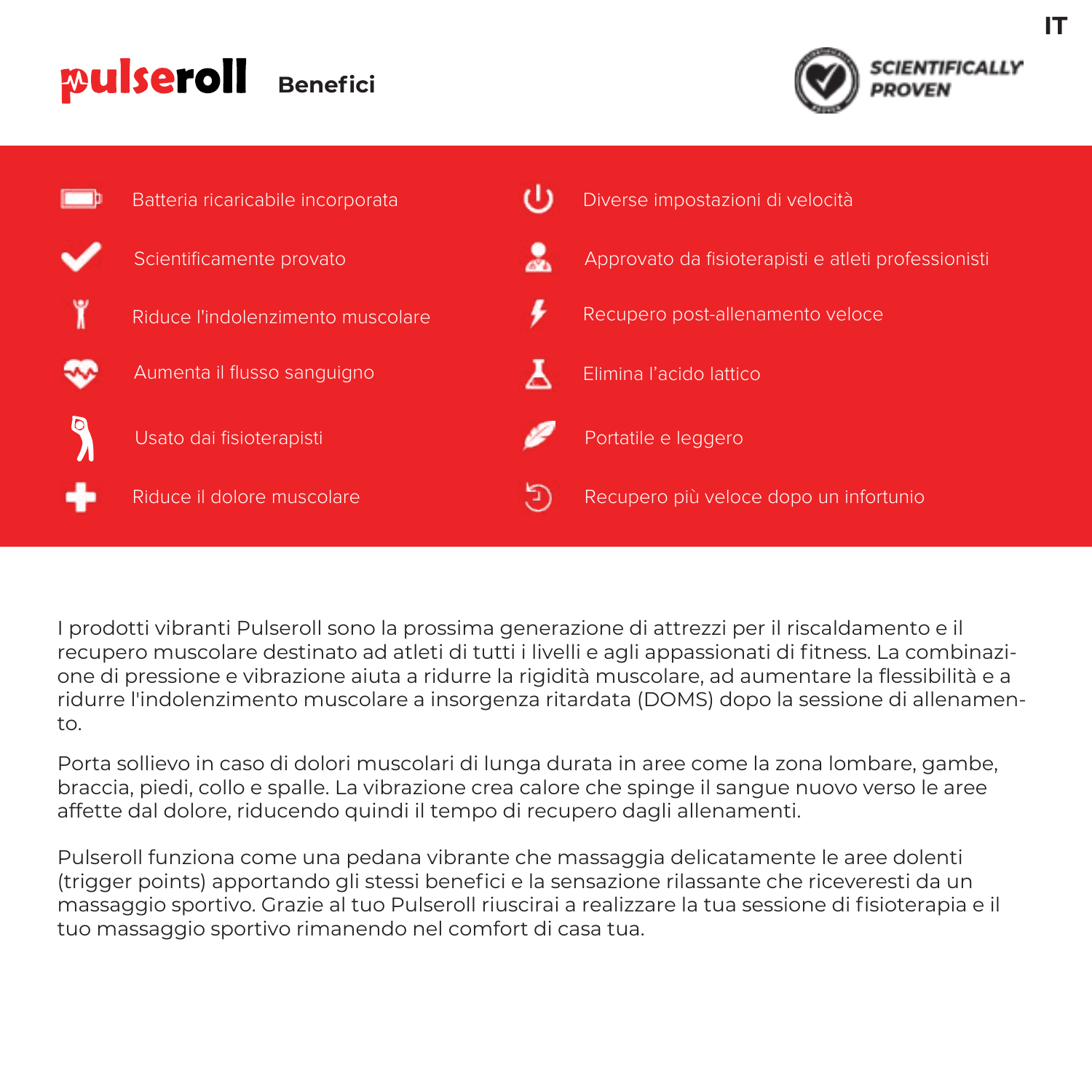#### **TIPOLOGIE DI ESERCIZI**

**USA PULSEROLL SULLE ZONE MUSCOLARI DOLORANTI, MANTIENI LA POSIZIONE PER 3-5 MINUTI SUL TRIGGER POINT PIÙ DOLOROSO E POI CONTINUA A ROTOLARE. RIPETI PIÙ VOLTE OGNI SESSIONE E SU BASE GIORNALIERA PER OTTIMI RISULTATI E BENEFICI A LUNGO TERMINE. L'INTENSA VIBRAZIONE DEL LIVELLO 4 TI AIUTERÀ A OTTENERE I RISULTATI MIGLIORI.**

**VISITA IL NOSTRO SITO WEB PER I VIDEO TUTORIAL WWW.PULSEROLL.COM/HOW-TO-USE**



**IT**

#### **ISCHIOCRURALI**



Da seduto, posiziona il Pulseroll sotto la parte posteriore della coscia. Puoi sia incrociarci l'altra gamba sopra che estenderle entrambe sul foam roller. Poggia le mani sui lati per sostenere il tuo peso. Muoviti lentamente e attentamente, dal ginocchio al gluteo, cercando i trigger points mentre lo fai.



**ZONA LOMBARE** Da seduto, posiziona il Pulseroll sulla zona lombare, sollevando i fianchi dal pavimento. Tieni i gomiti sul pavimento e mantieni il peso sulla zona lombare.

#### **BANDELLETTA ILEOTIBIALE**



Sdraiati su un fianco e posiziona il Pulseroll la parte laterale della gamba, incrocia l'altra gamba davanti con il ginocchio piegato e il piede appoggiato a terra. Fa tanto peso quanto ne riesci a sopportare. Muoviti lentamente verso il ginocchio massaggiando i trigger points.



**POLPACCI** Posiziona il Pulseroll sotto la parte inferiore della gamba e incrocia l'altra gamba. Poggia le mani sui lati e premi per sollevare i fianchi dal pavimento, spingendo il tuo peso contro il muscolo del polpaccio. Muovi la gamba da un lato all'altro mantenendo il rullo statico per trovare le zone tese prima di spostarti verso il ginocchio.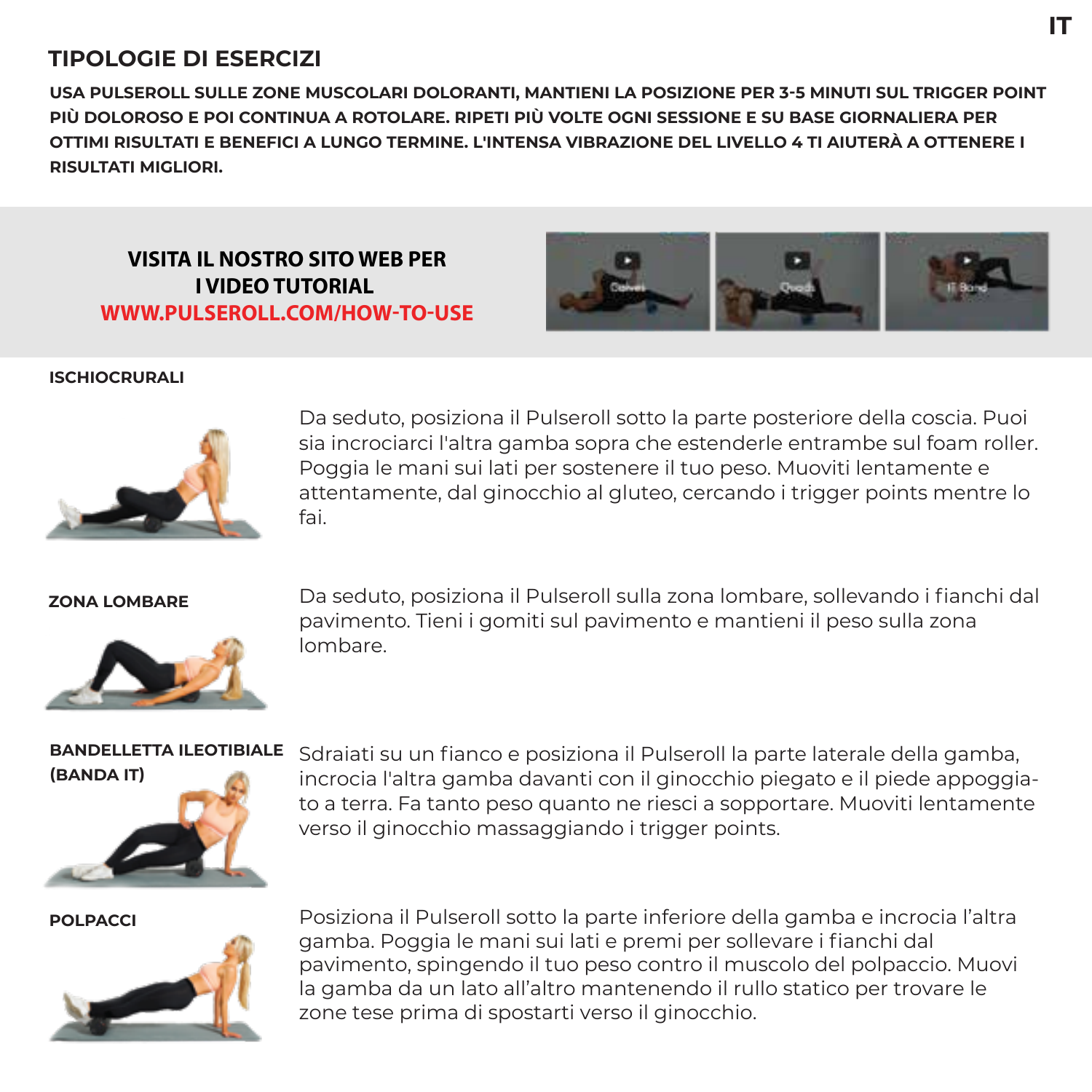

**SPALLE** Posiziona il Pulseroll sotto le scapole e solleva i fianchi da terra per creare più pressione, se necessario, con le mani in posizione rilassata lungo i fianchi. Tieni le ginocchia piegate e i piedi appoggiati a terra. Muoviti lentamente per cercare le zone tese e resta in posizione fino a quando la tensione non si attenua.

**IT**



**GLUTEI** Siediti sul Pulseroll e sposta il peso su un lato. Spostati lentamente dalla parte superiore del tendine verso i glutei, cercando le zone tese. Resta in posizione mentre tieni le mani sul pavimento per supportarti. Ripeti dall'altro lato.



**QUADRICIPITI** Sdrajato a faccia in giù, posiziona il Pulseroll sotto entrambi i quadricipiti e sostieni il peso usando gli avambracci. Rotola lentamente da sopra il ginocchio fino a sotto i fianchi per massaggiare l'intera area.

**SINGOLO QUADRICIPITE** Sdraiato a faccia in giù, posiziona il Pulseroll sotto un quadricipite. Posiziona l'altra gamba di lato. Usa gli avambracci per sostenere il tuo peso. Rotola lungo tutto il quadricipite, tenendo gli avambracci ben saldi a terra. Ripeti con l'altra gamba.





**PLANK** Posiziona il Pulseroll sotto gli avambracci con i piedi alla larghezza delle spalle, quindi mantieni la posizione del plank facendo sempre lavorare il core. La testa e la colonna vertebrale sono neutre durante l'esercizio. Mantieni la posizione per 60 secondi.

**PLANK** Posiziona il Pulseroll sotto entrambi i piedi facendo sempre lavorare il core. Stabilizza il peso sui gomiti assicurandoti che siano posizionati in corrispondenza della spalla. Mantieni la posizione per 60 secondi.





**PIEDI** Seduto su una sedia, metti un piede alla volta sul Pulseroll. Appoggia saldamente il piede mentre cambi l'angolazione, in modo da massaggiare la parte centrale, interna ed esterna del piede contro il rullo. Se necessario, premi l'altro piede sopra per aumentare la pressione. Ripeti con l'altro piede.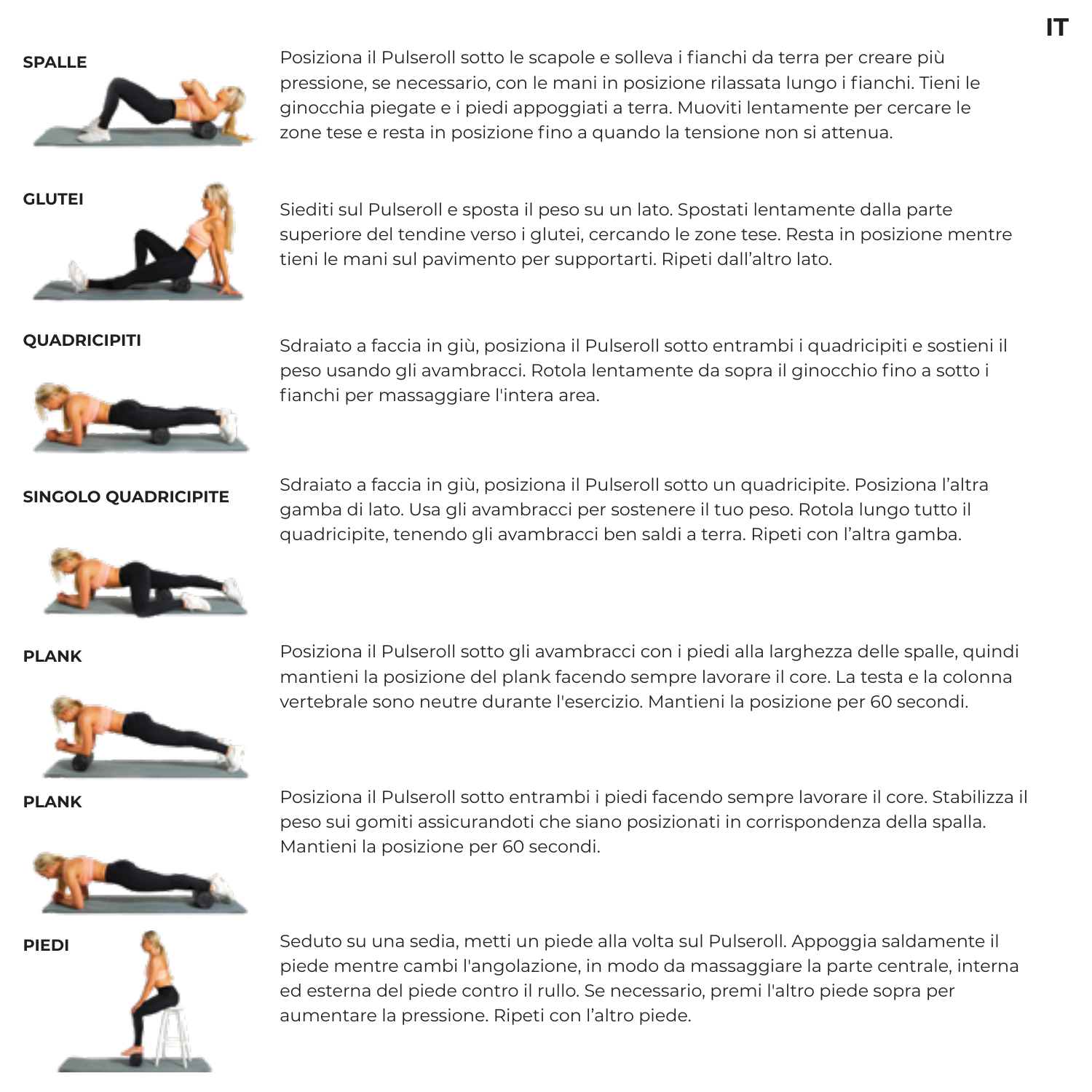

#### **CARICA LA MASSAGE GUN PER 2 ORE PRIMA DEL PRIMO UTILIZZO**

#### **AZIONARE IL TUO PULSEROLL**

• Per accendere, premere una sola volta il pulsante di accensione. Per spegnere, tenere premuto per 3 secondi.

- Per aumentare il livello di vibrazione (Livello 1 5), premere il pulsante di accensione.
- Ogni volta che si preme il pulsante di accensione, la vibrazione aumenterà di 1 livello.
- Il livello 4 produrrà un livello di pulsazione ritmica vibrante.
- Il timer si fermerà automaticamente dopo 10 minuti di uso costante.





- **2 1** Premere una volta il pulsante di accensione **per visualizzare l'indicatore del livello della batteria LED leuchtet, um die Intensität**
- **anzeigen zu lassen**
- **3 Ein- / Ausschalter**
- **4 Ventilator**
- **5 Anschluss zum Aufladen des Netzteils**

|                              | Niveau $\bigcirc$ 1500 U/min - Energiesparmodus |
|------------------------------|-------------------------------------------------|
|                              | Niveau 2 2200 U/min - Mittlerer Leistungsmodus  |
|                              | Niveau 8 2700 U/min - Moderater Modus           |
| Niveau $\boldsymbol{\Omega}$ | 1500 - 3200 U/min - Rhythmusmodus               |
|                              | Niveau 3 4300 U/min - Hochleistungsmodus        |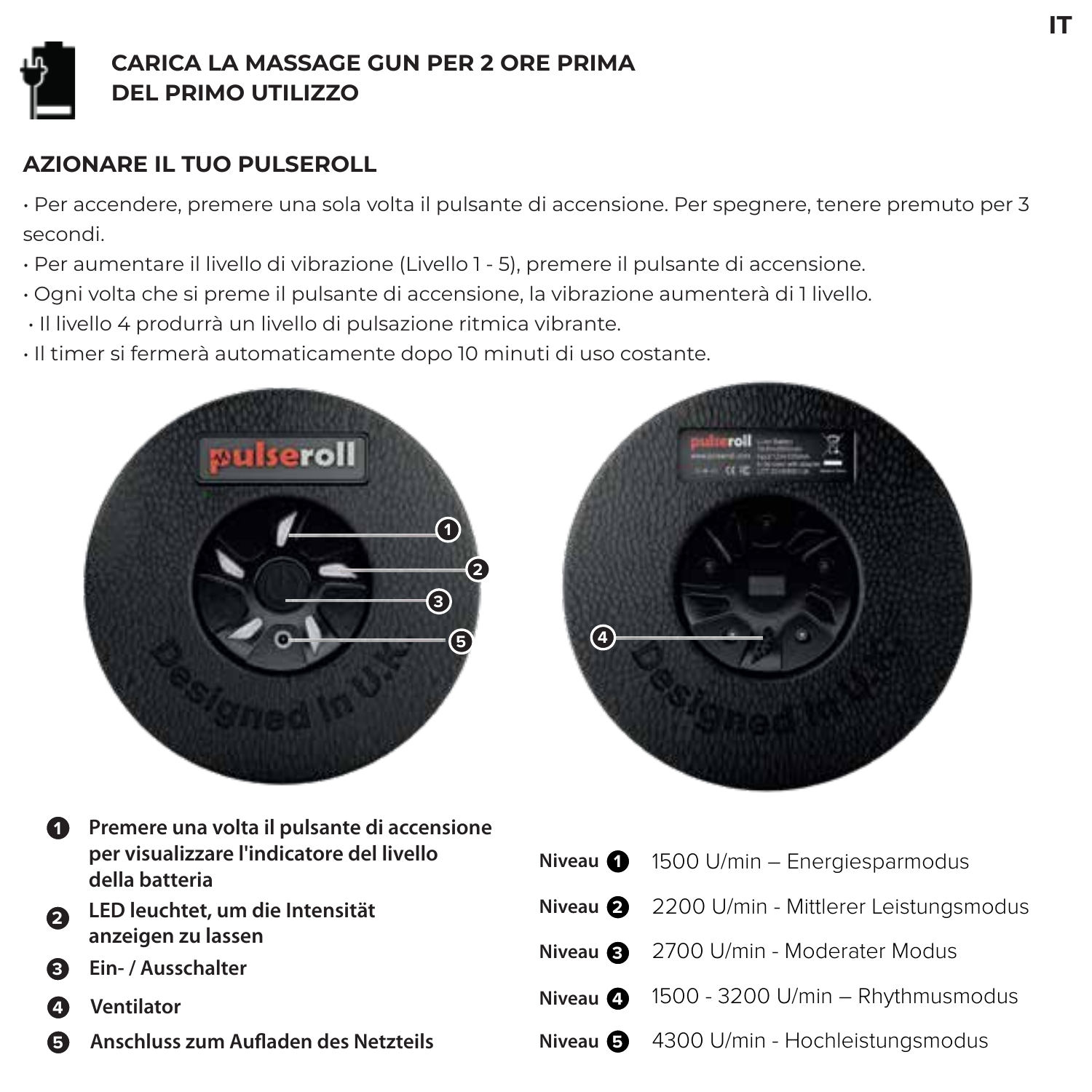#### **TELECOMANDO AD ANELLO PER PRODOT-TI VIBRANTI PULSEROLL**

**Pulsante ON/OFF** 

- **2 Cinturino per il dito**
- **3 Slot batteria**



Il telecomando ad anello Pulseroll ti consente di accendere, spegnere e cambiare le velocità di vibrazione dei tuoi prodotti Pulseroll senza dover alterare la posizione o assumere posture strane durante il recupero muscolare o il riscaldamento.

#### **CONSIGNES DE SÉCURITÉS IMPORTANTES**

Assicurati di leggere attentamente le istruzioni in questa sezione prima dell'uso. Si consiglia inoltre di conservare questo manuale di istruzioni per future consultazioni.

#### **AVVERTENZE E PRECAUZIONI**

- Non mettere o far cadere in acqua o altri liquidi.
- È necessaria una stretta supervisione quando viene utilizzato da o su bambini di età inferiore a 10 anni e persone malate o disabili.
- Il prodotto non deve mai essere utilizzato da persone con condizioni particolari mediche o da persone sotto cure mediche senza aver prima consultato il proprio medico.
- Consulta il tuo medico anche in caso di gravidanza, protesi mammarie o pacemaker, disturbi circolatori, ferite, contusioni, infiammazioni o vene varicose.
- Utilizza il prodotto esclusivamente per l'uso previsto, come descritto in questo manuale.
- Scollega sempre il prodotto dopo la ricarica e prima dell'uso.
- Non utilizzare per più di 60 minuti. Si consiglia di fermarsi per 20 minuti dopo l'utilizzo e di riavviare il prodotto per garantire una MAGGIORE DURATA del prodotto.
- Quando in funzionamento, tenere il prodotto lontano dalla zona del collo.

#### **MANUTENZIONE E PULIZIA**

Scollegare prima di pulire con un asciugamano o un panno morbido. Non utilizzare spazzole, detergenti aggressivi, benzina o diluenti. Asciugare delicatamente con un panno asciutto e pulito.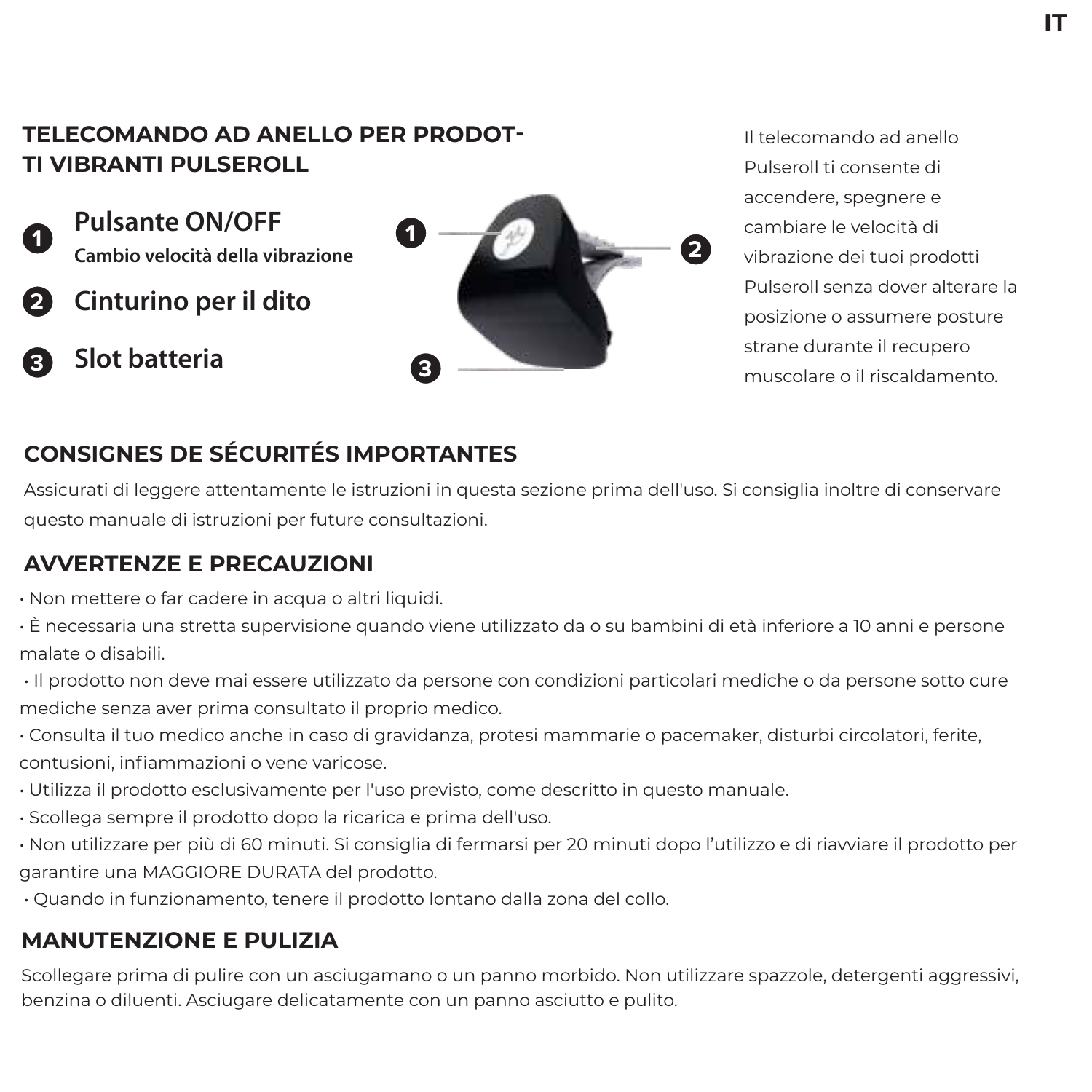Non immergere mai il prodotto in acqua per pulirlo e accertarsi sempre che l'acqua o qualsiasi altro fluido non possa penetrare nel prodotto.

Non utilizzare il prodotto se ha un cavo o una spina danneggiati; se il prodotto non funziona correttamente, contattare Pulseroll per chiedere la riparazione o la sostituzione. Le batterie integrate non sono progettate per la sostituzione o la rimozione da parte del cliente. In caso di problemi con la batteria, contattare Pulseroll. In presenza di segni di acqua all'interno del prodotto, la garanzia potrebbe non essere valida.

#### **RICARICA BATTERIA**

• Il tuo Pulseroll funziona con batterie agli ioni di litio (7,4 V, 2200 mAh)

• Il prodotto non si carica se non viene prima spento.

• Caricare il prodotto prima di utilizzarlo per la prima volta finché l'indicatore della batteria non mostra che è completamente carico.

• Ci vorranno all'incirca 3 ore per caricare completamente le batterie. Quando è completamente carico

è possibile utilizzarlo per un massimo di 6 ore (livello 1) o 2 ore (livello 4).

• Se l'intensità della vibrazione si interrompe in modo significativo, spegnere e ricaricare completamente.

• Il prodotto può essere ricaricato in qualsiasi momento indipendentemente dal livello della batteria.

• Il prodotto deve essere ricaricato completamente almeno una volta ogni 3 mesi.

• Non collegare o rimuovere mai la spina di alimentazione con le mani bagnate; può provocare scosse elettriche.

## **ALIMENTAZIONE ELETTRICA**

• Utilizzare il prodotto solo con la tensione specificata sul prodotto. L'utilizzo di una tensione superiore a quella consigliata

può provocare incendi o scosse elettriche.

• Inserire l'alimentatore in una presa solo quando il prodotto è spento.

• Utilizzare solo l'alimentatore fornito insieme al proprio Pulseroll.

• Caricare il prodotto prima di utilizzarlo per la prima volta finché l'indicatore della batteria non mostra che è completamente

carico.

• Non tagliare, piegare, danneggiare o modificare il cavo di alimentazione.

• Tenere l'alimentatore, il cavo e il prodotto lontano da fonti di calore, superfici calde, umidità e liquidi.

• Non toccare l'alimentatore quando ci si trova in acqua e maneggiare sempre la spina con le mani asciutte.

• Non toccare il prodotto o l'alimentatore se cade in acqua mentre è collegato alla presa di corrente. Estrarre immediatamente

la spina di alimentazione e l'alimentatore dalla presa.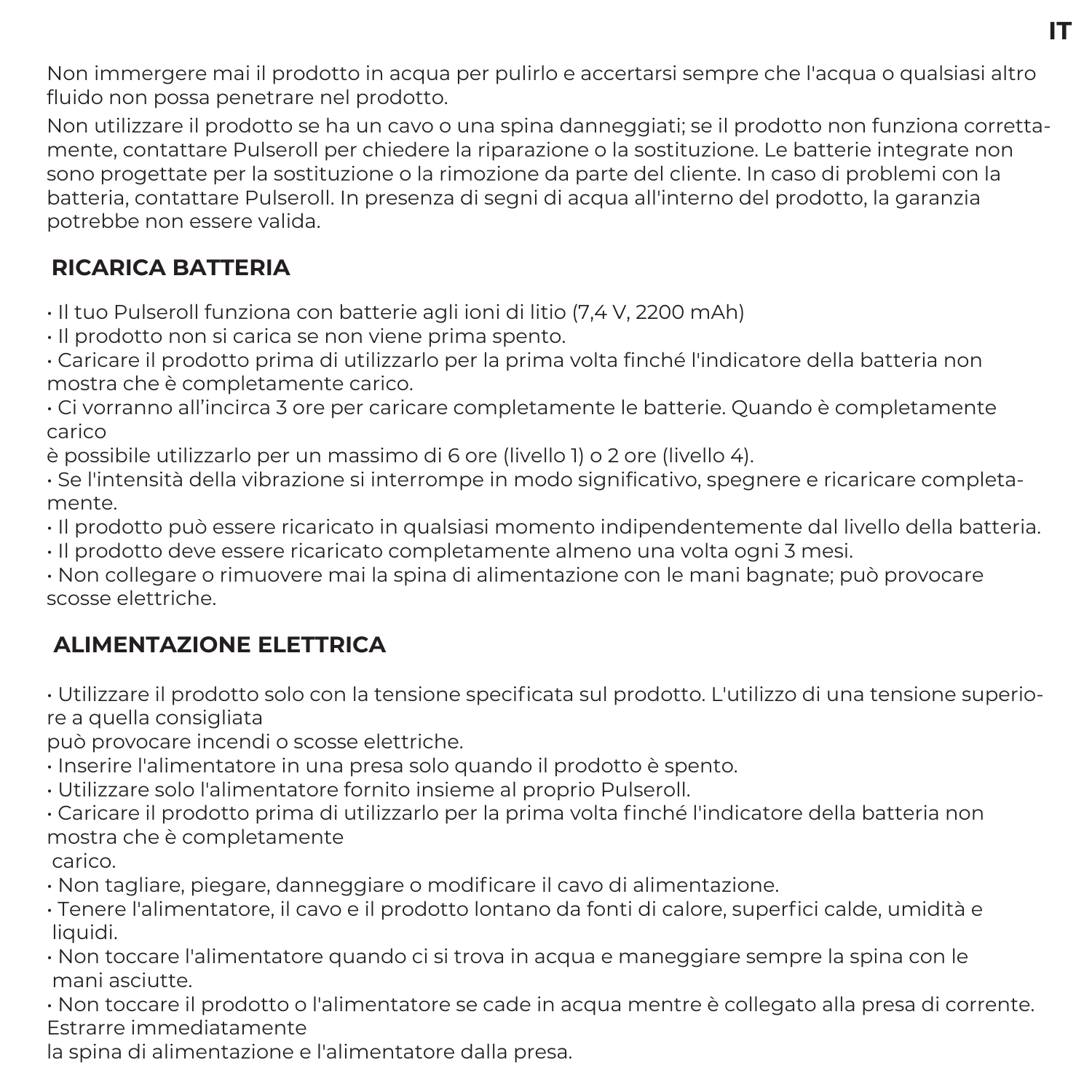## **IT**

## **GARANZIA / RIPARAZIONE E SOSTITUZIONE PRODOTTO**

Pulseroll garantisce che questo prodotto è privo di difetti di materiale o lavorazione per un periodo di un anno dalla data di acquisto al dettaglio di origine. Questa garanzia è disponibile solo per l'acquirente originale e solo se acquistata da un distributore o rivenditore autorizzato Pulseroll. Se il prodotto viene ritenuto difettoso durante il periodo di garanzia, Pulseroll, a sua discrezione, riparerà il prodotto o sostituirà il prodotto con un modello nuovo o ricondizionato in fabbrica o quanto più equivalente possibile. Questa garanzia si applica solo al guscio esterno del prodotto, ai componenti interni e al caricatore.

## **LA GARANZIA È SOGGETTA AI SEGUENTI TERMINI:**

•Pulseroll doit être informé du défaut.

•Une preuve d'achat doit être présentée.

•La garantie sera annulée si le produit est modifié, mal utilisé ou réparé par une personne non autorisée.

•La garantie après réparation ne sera pas prolongée au-delà de la période initiale d'un an.

•Toutes les pièece de rechange seront neuves ou reconditionnées.

•Les frais de port sont à la charge du client.

•La garantie doit être activée via pulseroll.com/warranty

## **LA GARANZIA NON COPRE**

• Danni alla tensione di alimentazione inadeguata, incidenti, incendi, inondazioni o eventi naturali.

• Danni derivanti da un uso improprio o da un uso o condizioni anomali; conservazione impropria. Trasporto o maneggio brusco; esposizione a umidità o a un ambiente in cui

può verificarsi corrosione; negligenza e abuso; cibo e qualsiasi versamento di liquidi.

## **FORMAZIONE PULSEROLL**



La formazione Pulseroll è ideale per clienti e professionisti che consigliano prodotti ai clienti, anche per chi ha acquistato i prodotti e semplicemente vorrebbe saperne di più. Ciò garantisce che tutti coloro che seguono la formazione conoscano i modi migliori per ottenere i massimi benefici dal Foam Roller e dal Peanut Ball, che verrà infine trasmessa ai clienti.

In alternativa, visita pulseroll.com per ulteriori tutorial e guide pratiche